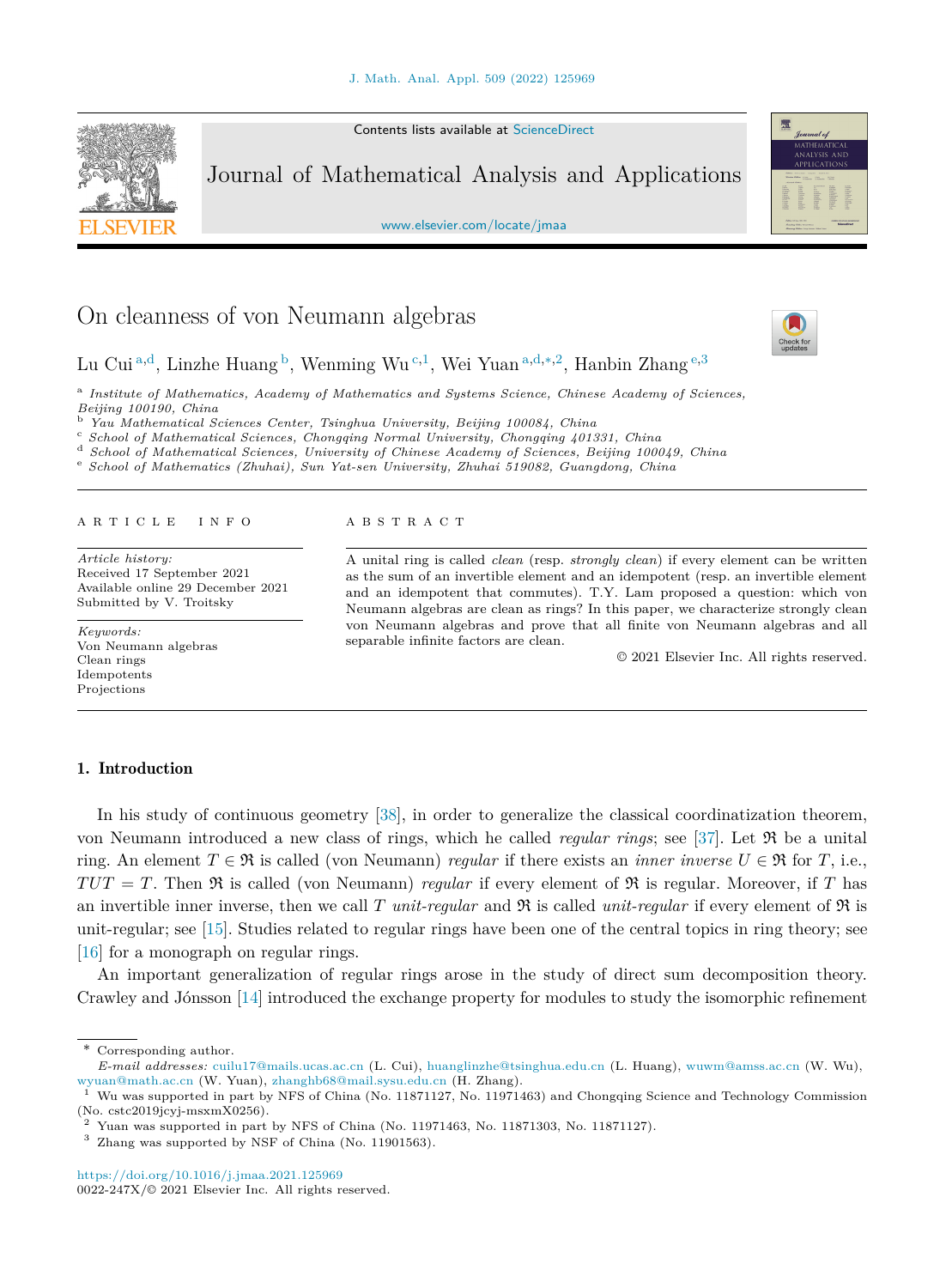<span id="page-1-0"></span>problem. A module  $\mathfrak A$  is said to have the exchange property if for any module  $\mathfrak H$  and any two decompositions  $\mathfrak{H} = \mathfrak{A} \oplus \mathfrak{M} = \sum_{i \in I} \mathfrak{N}_i$ , there exist submodules  $\mathfrak{N}'_i \subseteq \mathfrak{N}_i$  such that  $\mathfrak{H} = \mathfrak{A} \oplus (\sum_{i \in I} \mathfrak{N}'_i)$ . Based on the work of Crawley and Jónsson [[14\]](#page-20-0), Warfield introduced the notion of *exchange rings* in [\[39](#page-20-0)]. An exchange ring is a ring R such that the left module  $\mathfrak{R}$  (or equivalently [[39,](#page-20-0) Corollary 2], the right module  $\mathfrak{R}_{\mathfrak{R}}$ ) has the exchange property. Exchange rings are not only very useful in decomposition theory, but also form a large class of rings. Besides regular rings, the class of exchange rings includes *π*-regular rings [\[34](#page-20-0)], semiperfect rings [[39\]](#page-20-0) and (unital) C∗-algebras of real rank zero [\[3](#page-19-0), Theorem 7.2]. We refer to [\[22,23](#page-20-0)] for some recent progress on exchange rings and references therein.

Later, Nicholson [[29\]](#page-20-0) showed that exchange rings are exactly those for which idempotents can be lifted modulo every left ideal, i.e., for every ring element *A* with  $A - A^2$  in a left ideal  $\mathcal{L}$ , there exists an idempotent *P* in the ring such that  $P - A \in \mathcal{L}$ . In addition, in order to characterize those exchange rings with central idempotents, Nicholson introduced a new class of rings.

Definition 1.1. A ring is called *clean* if every element can be written as the sum of an invertible element and an idempotent.

Clean rings can be regarded as an additive analogy of unit-regular rings, as every element in a unit-regular ring can be written as the product of an invertible element and an idempotent. It is very interesting that unit-regularity implies cleanness of rings; see  $[10,11]$  $[10,11]$ . Although, in general, clean rings are not necessarily exchange rings (see [\[19](#page-20-0), Example 1], [[11,](#page-20-0) p. 4746], and [[33,](#page-20-0) Example 3.1]), many natural examples of exchange rings are clean rings, including abelian exchange rings [\[29](#page-20-0)], strongly *π*-regular rings [\[30](#page-20-0)] and endomorphism rings of continuous modules [\[12](#page-20-0)]. Among them, abelian exchange rings and strongly *π*-regular rings satisfy the following stronger condition: every element can be written as the sum of an invertible element and an idempotent that commutes. Such rings are called *strongly clean rings*. We refer to [\[31](#page-20-0)] for a survey on clean rings. The recent paper [\[32](#page-20-0)] provided a very nice discussion on connections between (unit-)regularity and (strong) cleanness of rings. Also see [\[24](#page-20-0)] for a very recent element-wise study on clean rings. Moreover, Aghajani and Tarizadeh [[1\]](#page-19-0) provided some new characterizations of clean rings from a topological viewpoint; Bezhanishvili, Morandi and Olberding [[5\]](#page-19-0), based on Gelfand-Neumark-Stone duality, found that the notion of clean ring appears naturally in a study of category theory (the category of bounded Archimedean latticeordered algebras over  $\mathbb{R}$ ).

In [\[3](#page-19-0)], Ara et al. proved that a unital C∗-algebra is an exchange ring if and only if it has real rank zero. Based on this result, together with a result of Lin [\[26](#page-20-0)], Ara et al. [[4\]](#page-19-0) partially verified a conjecture of Zhang on the topological *K*1-group of any unital C∗-algebra with real rank zero (see [\[40](#page-20-0)] and references therein). Moreover, it is known [[9,](#page-20-0) Proposition 1.3] that every von Neumann algebra has real rank zero. Consequently, every von Neumann algebra is an exchange ring. It is interesting to know which C∗-algebras with real rank zero are clean rings. In 2005, at the Conference on Algebra and Its Applications held at Ohio University, Athens, OH, T.Y. Lam, as recorded by [\[36](#page-20-0), Introduction], proposed the following more specific question.

Question 1.1. Which von Neumann algebras are clean as rings?

It follows immediately from the theory of Jordan canonical forms that all finite-dimensional von Neumann algebras are clean, since every finite-dimensional von Neumann algebra is ∗-isomorphic to a finite direct sum of full matrix algebra over  $\mathbb C$ . Trying to answer Question 1.1, Vaš [\[36\]](#page-20-0) pointed out that it is more natural to utilize the fact that a von Neumann algebra is a ∗-ring (i.e. a ring with involution) and that the projections are ∗-invariant idempotents. Therefore, she introduced the following more specified cleanness for ∗-rings.

Definition 1.2. A ∗-ring R is called a ∗*-clean ring* if every element of R can be written as the sum of an invertible element and a projection.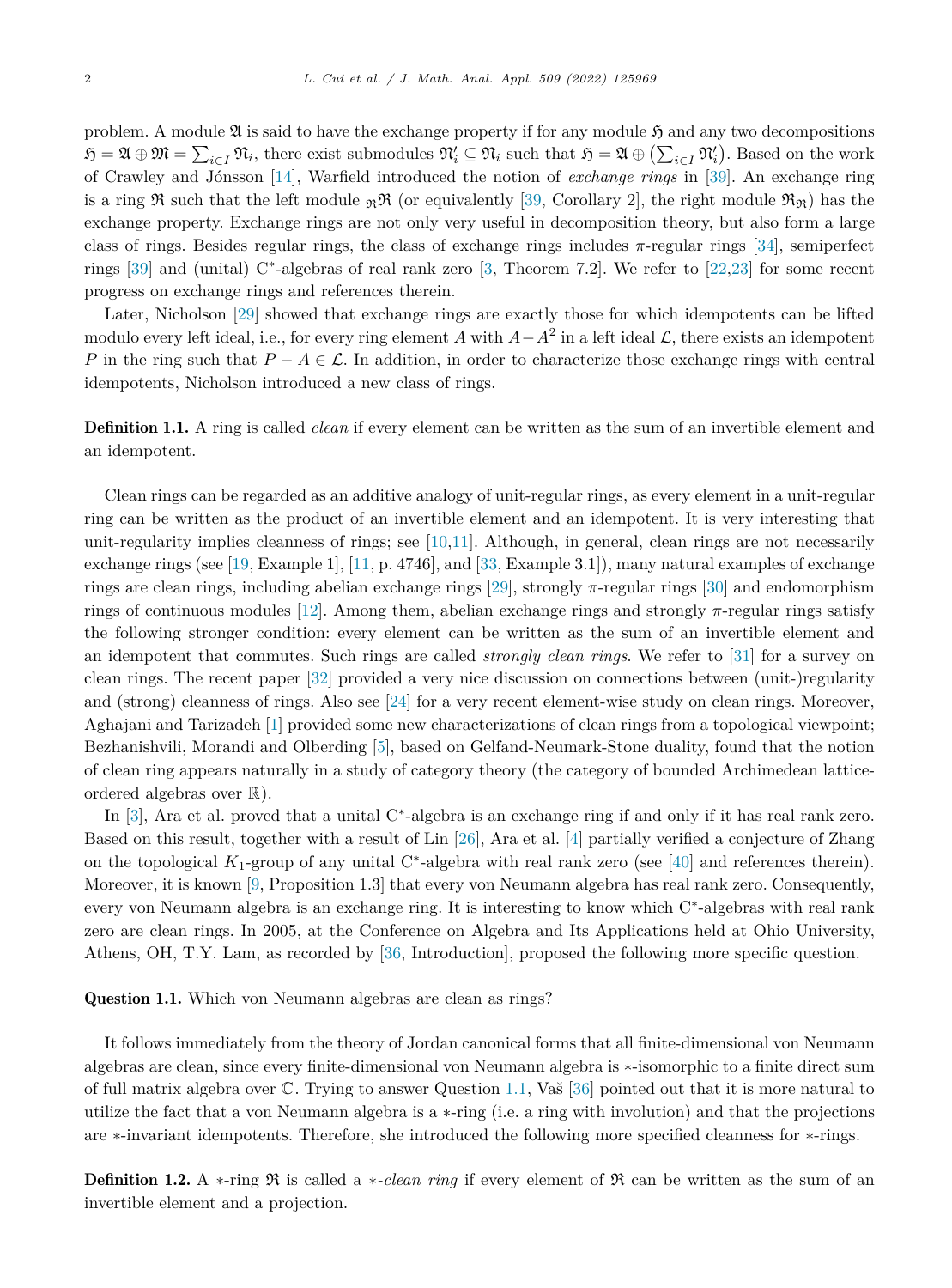<span id="page-2-0"></span>Recall that a ring is called *almost clean* if its every element can be written as the sum of a non-zero-divisor element (neither a left nor a right zero-divisor) and an idempotent (see [\[27](#page-20-0)]). Motivated by this definition, Vaš also introduced the notion of almost ∗-cleanness: a ∗-ring is *almost* ∗*-clean* if its every element can be written as the sum of a non-zero-divisor and a projection. Towards Question [1.1,](#page-1-0) Vaš [\[36](#page-20-0), Corollary 14] proved that all finite type I von Neumann algebras are almost ∗-clean. Later, Akalan and Vaš [\[2](#page-19-0), Corollary 3.10] showed that all finite von Neumann algebras are almost clean. Similar to strongly clean ring, a *strongly* ∗*-clean ring* is a ∗-ring such that every element can be written as the sum of an invertible element and a projection that commutes. The study of ∗-cleanness of rings has received a lot of attention and has recently found applications in coding theory; see [\[17](#page-20-0)] and references therein.

It is known that every finite-dimensional von Neumann algebra is ∗-clean [\[36](#page-20-0), Proposition 4]. While, in general, an infinite-dimensional von Neumann algebra may not be ∗-clean. In Section 2, we shall show that properly infinite von Neumann algebras are neither ∗-clean nor strongly clean. Based on this observation, we provide the following characterizations of strongly clean and strongly ∗-clean von Neumann algebras.

Theorem 1.1. *Let* A *be a von Neumann algebra.*

- (1)  $\mathfrak A$  is strongly clean if and only if there exists a finite number of mutually orthogonal central projections *P*<sub>*i*</sub> *with sum I such that*  $P_i\mathfrak{A}$  *is of type*  $I_{n_i}$ ,  $n_i < \infty$ *.*
- $(2)$  **2** is strongly  $\ast$ -clean if and only if **2** is abelian.

Meanwhile, we continue the study of Question [1.1](#page-1-0) and a large class of von Neumann algebras is shown to be clean. Firstly, we prove that all finite von Neumann algebras are clean. More precisely, we prove the following theorem.

Theorem 1.2. *Let T be an operator in a finite von Neumann algebra* A*. Then there exists an idempotent*  $P \in \mathfrak{A}$  *such that*  $T - P$  *is invertible and*  $||(T - P)^{-1}|| \leq 4$ *. In particular,*  $\mathfrak{A}$  *is clean.* 

We also prove that a von Neumann algebra is almost ∗-clean if and only if it is finite (see Remark [4.1](#page-12-0)) and that every properly infinite von Neumann algebra is not \*-clean. Furthermore we point out that all operators with closed ranges in finite von Neumann algebras are ∗-clean (see Remark [6.1](#page-19-0)). Next, we consider infinite von Neumann algebras and obtain the following theorem.

# Theorem 1.3. *Every separable infinite factor is clean.*

We hope that these results can shed more light on Question [1.1](#page-1-0). The following sections are organized as follows. In Section 2, we consider strong cleanness of von Neumann algebras and prove Theorem 1.1. In Section [3](#page-6-0), we provide some auxiliary results to be used in later proofs. Next, in Section [4,](#page-11-0) we consider finite von Neumann algebras and prove Theorem 1.2. In Section [5,](#page-12-0) we deal with infinite factors (type I<sub>∞</sub>,  $II_{\infty}$  or III factor) acting on a separable Hilbert space and prove Theorem 1.3. We end this paper with some remarks and questions in Section [6](#page-18-0). We refer the reader to [[20,35\]](#page-20-0) for the general theory of von Neumann algebras.

# 2. Strongly clean von Neumann algebras

In this section, we characterize strongly clean von Neumann algebras. The proof of Theorem 1.1 is divided into several lemmas. The first lemma is an observation which motivates us to prove Theorem 1.1.

**Lemma 2.1.** Let  $\mathfrak A$  be a properly infinite von Neumann algebra acting on a Hilbert space  $\mathcal H$ . Then  $\mathfrak A$  is neither ∗*-clean nor strongly clean.*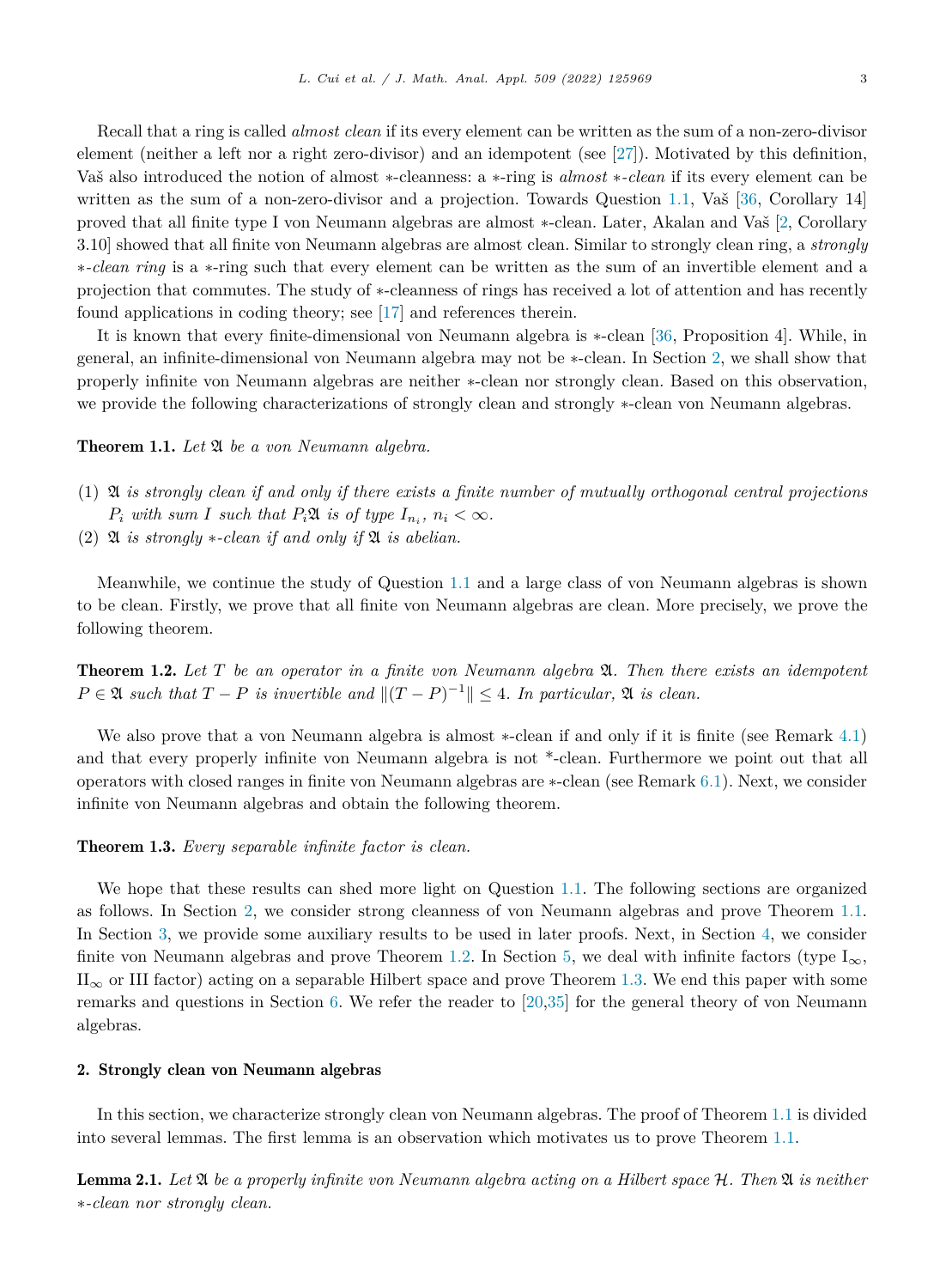<span id="page-3-0"></span>**Proof.** By Lemma 6.3.3 in [\[20](#page-20-0)], we can construct a countably infinite orthogonal family  $\{E_n\}_{n=1}^{\infty}$  of projections with sum *I* such that  $E_n \sim I$ . Let  $S = \sum_{n=1}^{\infty} V_n$ , where  $V_n$  is a partial isometry such that  $V_n^* V_n = E_n$ and  $V_n V_n^* = E_{n+1}$ . It is clear that *S* is an isometry such that  $SS^* = I - E_1$ . In particular, *S* is a semi-Fredholm operator with the Fredholm index  $\text{Ind}(S) := \dim \ker(S) - \dim \text{ran}(S)^{\perp} \neq 0$ . By Theorem 5.22 in Chapter 4 in [\[21\]](#page-20-0),  $3S - P$  is a semi-Fredholm operator with  $\text{Ind}(3S - P) = \text{Ind}(S) \neq 0$  for every projection  $P \in \mathfrak{A}$  (see also [\[7,](#page-19-0)[8](#page-20-0)]). Therefore 3*S* can not be written as the sum of an invertible operator and a projection. Consequently A is not ∗-clean.

Let *Q* be an idempotent in  $\mathfrak{A}$  such that  $QS = SQ$ . Note that  $E_1S = 0$  and  $E_{i+1}S = SE_i$  for every  $i \geq 1$ . We have  $E_1 Q E_{i+1} = E_1 Q S E_i S^* = E_1 S Q E_i S^* = 0$  and

$$
E_{i+1}QE_{j+1} = E_{i+1}Q(I - E_1)E_{j+1} = E_{i+1}SQS^*E_{j+1} = SE_iQE_jS^* \quad \forall i, j \ge 1.
$$

In particular,  $E_iQE_j = 0$  if  $j > i$ . This implies that  $(E_1QE_1)^2 = E_1QE_1$  and  $(E_1 - E_1QE_1)(S - Q) = 0$ . Thus  $S - Q$  is not invertible if  $E_1 Q E_1 \neq E_1$ . If  $E_1 Q E_1 = E_1$ , then  $E_i Q E_i = S E_{i-1} Q E_{i-1} S^* = \cdots$  $S^{i-1}E_1QE_1(S^{i-1})^* = E_i$  for every  $i > 1$ . Recall that  $Q^2 = Q$  and  $E_iQE_j = 0$  for every  $j > i$ . We have *Q* = *I*. Since *S* is a unilateral shift, *S* − *I* is not invertible. Therefore  $\mathfrak{A}$  is not strongly clean.  $\Box$ 

**Lemma 2.2.** Let  $\mathcal{H} := \bigoplus_{n=1}^{\infty} \mathbb{C}^n$ . We use  $\{e_{n,i}\}_{i=1}^n$  to denote the canonical orthogonal basis of  $\mathbb{C}^n$ . Let  $V := \bigoplus_{n=1}^{\infty} V_n$ , where  $V_n$  is the upper shift matrix in  $M_n(\mathbb{C})$ , i.e.,  $V_n e_{n,i} = e_{n,i-1}$   $(e_{n,0} = 0)$ . Then for every *Hilbert space*  $K$ *, the operator*  $I \otimes V$  *is not strongly clean in*  $\mathcal{B}(\mathcal{K} \otimes \mathcal{H})$ *.* 

**Proof.** Let  $W: l^2(\mathbb{N}) \otimes l^2(\mathbb{N}) \to \mathcal{H}$  be a unitary operator defined as follows

$$
W(e_k \otimes e_i) = e_{i+k-1,i},
$$

where  ${e_k}_{k=1}^{\infty}$  is the canonical orthogonal basis of  $l^2(\mathbb{N})$  and  $k, i \geq 1$ . Note that

$$
W^*VW(e_k \otimes e_i) = W^*Ve_{i+k-1,i} = W^*e_{i+k-1,i-1} = \begin{cases} 0 & i = 1, \\ e_{k+1} \otimes e_{i-1} & i > 1. \end{cases}
$$

We have  $W^*VW = S \otimes S^*$ , where  $S: l^2(\mathbb{N}) \to l^2(\mathbb{N})$  the unilateral shift, i.e.,  $Se_i = e_{i+1}$ . Therefore, we only need to show that there exists no idempotent  $P \in \mathcal{B}(\mathcal{K} \otimes l^2(\mathbb{N}) \otimes l^2(\mathbb{N}))$  such that  $P(I \otimes S \otimes S^*) = (I \otimes S \otimes S^*)P$ and  $I \otimes S \otimes S^* - P$  is invertible.

Let  $P \in \mathcal{B}(\mathcal{K} \otimes l^2(\mathbb{N}) \otimes l^2(\mathbb{N}))$  be an idempotent such that  $P(I \otimes S \otimes S^*) = (I \otimes S \otimes S^*)P$ . We use  ${E_{ij}}$  to denote the canonical matrix units of  $\mathcal{B}(l^2(\mathbb{N}))$ . An argument similar to the one used in the proof of Lemma [2.1](#page-2-0) shows that  $(I \otimes I \otimes E_{jj})P(I \otimes I \otimes E_{ii}) = 0$  for every  $j > i$  and

$$
(I \otimes I \otimes E_{nn}) P (I \otimes I \otimes E_{nn}) = (I \otimes S^{n-1} \otimes E_{1n})^* P (I \otimes S^{n-1} \otimes E_{1n}). \tag{1}
$$

In particular,  $(I \otimes I \otimes E_{11})P(I \otimes I \otimes E_{11}) = P(I \otimes I \otimes E_{11})$ . Since  $P^2 = P$ , we have

$$
(I\otimes S\otimes S^*-P)\,(I\otimes I\otimes E_{11})\,(I\otimes I\otimes I-P)\,(I\otimes I\otimes E_{11})=0.
$$

Therefore,  $I \otimes S \otimes S^* - P$  is not invertible if  $(I \otimes I \otimes E_{11})P(I \otimes I \otimes E_{11}) \neq I \otimes I \otimes E_{11}$ . Assume that  $(I \otimes I \otimes E_{11})P(I \otimes I \otimes E_{11}) = I \otimes I \otimes E_{11}$ . By eq. (1),  $(I \otimes I \otimes E_{nn})P(I \otimes I \otimes E_{nn}) = I \otimes I \otimes E_{nn}$  for every *n*. This implies that  $P = I \otimes I \otimes I$ . Note that

$$
\left\| \frac{1}{\sqrt{n}} \left( V_n - I_n \right) \left( \sum_{i=1}^n e_{n,i} \right) \right\| = \frac{1}{\sqrt{n}},
$$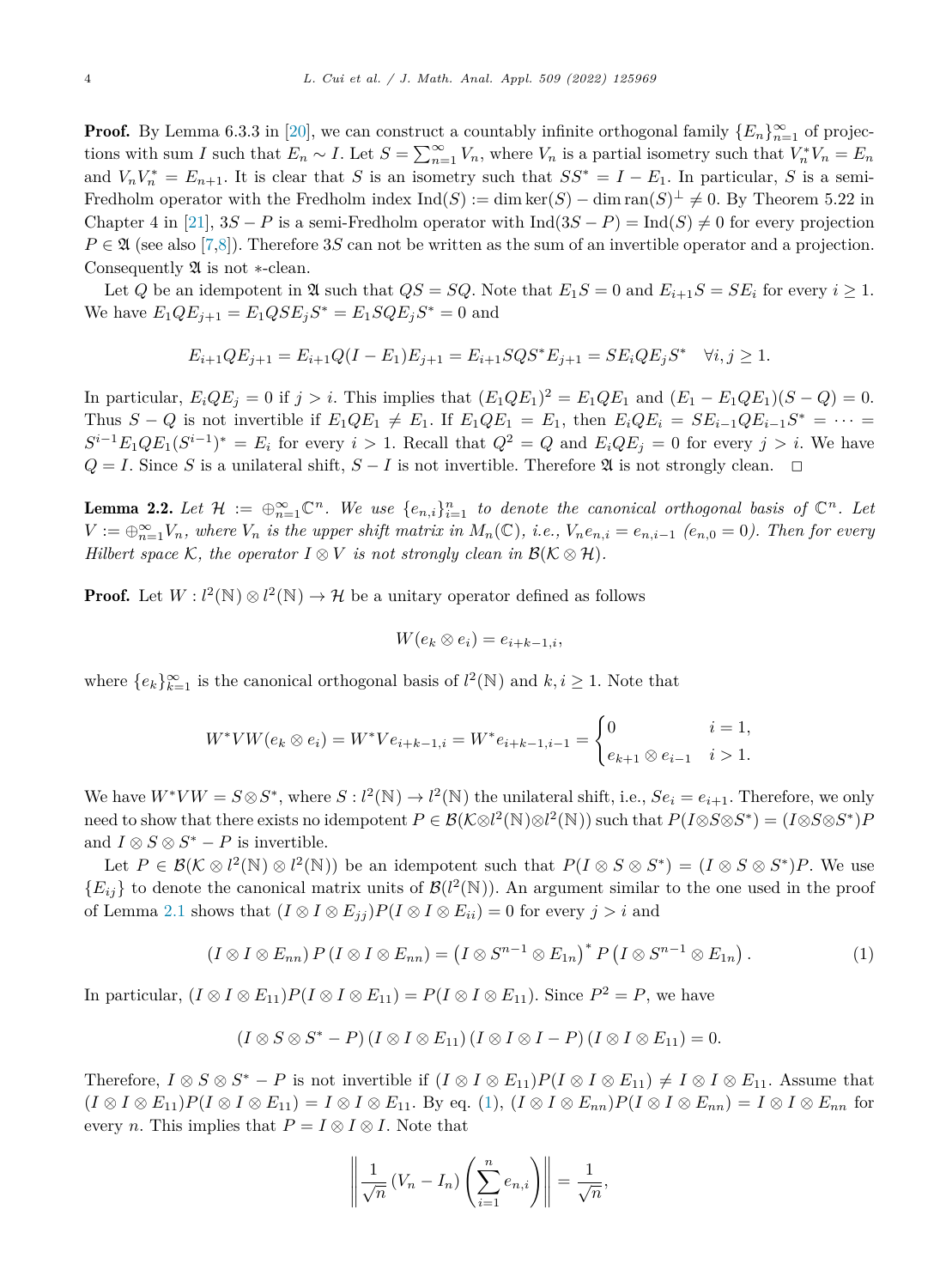<span id="page-4-0"></span>we have  $\left\| (V_n - I_n)^{-1} \right\| \ge \sqrt{n}$ . Therefore *V* − *I* is not invertible. This implies that  $I \otimes S \otimes S^* - I \otimes I \otimes I$  is not invertible. not invertible.  $\Box$ 

**Lemma 2.3.** Let  $\mathfrak{A}$  be a type  $II_1$  von Neumann subalgebra of  $\mathcal{B}(\mathcal{H})$ . Then  $\mathfrak{A}$  is not strongly clean.

**Proof.** Let  $\mathcal{H}_1 := \bigoplus_{n=1}^{\infty} \mathbb{C}^n$  and  $V := \bigoplus_{n=1}^{\infty} V_n$ , where  $V_n$  is the upper shift matrix in  $M_n(\mathbb{C})$ , i.e.,  $V_n e_{n,i} =$  $e_{n,i-1}$  ( $e_{n,0} = 0$ ), where  $\{e_{n,i}\}_{i=1}^n$  is the canonical orthogonal basis of  $\mathbb{C}^n$ .

By Lemma 6.5.6 in [\[20](#page-20-0)], there exists a projection  $E_{1,1}$  such that  $\Delta(E_{1,1}) = \Delta(I - E_{1,1}) = \frac{1}{2}I$ , where  $\Delta$  is the center-valued dimension function of  $\mathfrak A$  (see, for example, Theorem 8.4.3 in [[20\]](#page-20-0)). Invoke Lemma 6.5.6 in [[20\]](#page-20-0) again, we can find two mutually equivalent orthogonal subprojections  $E_{2,1}$ ,  $E_{2,2}$  of  $I - E_{1,1}$  such that

$$
\Delta(E_{2,1}) = \Delta(E_{2,2}) = \Delta(I - E_{1,1} - E_{2,1} - E_{2,2}) = \frac{1}{3!}I.
$$

Proceed as above, we can show that there exists a family of mutually equivalent orthogonal projections  ${E_{n,1}, \ldots, E_{n,n}}$  in  $\mathfrak A$  such that  $E_{n,i} < I - \sum_{k=1}^{n-1} \sum_{j=1}^k E_{k,j}$ , and

$$
\Delta(E_{n,1}) = \dots = \Delta(E_{n,n}) = \Delta\left(I - \sum_{k=1}^{n} \sum_{j=1}^{k} E_{k,j}\right) = \frac{1}{(n+1)!}I
$$

for each  $n \geq 1$ . In particular,  $I = \sum_{n=1}^{\infty} \sum_{i=1}^{n} E_{n,i}$  since  $1 = \sum_{k=1}^{\infty} \frac{k}{(k+1)!}$ .

For every  $n \geq 2$ , let  $U_n := \sum_{i=2}^n U_{n,i}$ , where  $U_{n,i}$  is a partial isometry in  $\mathfrak A$  such that  $U_{n,i}^* U_{n,i} = E_{n,i}$  and  $U_{n,i}U_{n,i}^* = E_{n,i-1}$ . Let  $U := \sum_{n=2}^{\infty} U_n$ . Note that for any  $i \leq n$  and  $j \leq k$  we have dim  $E_{n,i} \mathcal{H} = \dim E_{k,j} \mathcal{H}$ , since H is an infinite dimensional Hilbert space. Let  $\mathcal{H}_0$  be a Hilbert space such that dim  $\mathcal{H}_0 = \dim E_{1,1}$ and  $W_n: \mathcal{H}_0 \to E_{n,n} \mathcal{H}$  be a unitary operator for every  $n \geq 1$ . If  $W: \mathcal{H}_0 \otimes \mathcal{H}_1 = \bigoplus_{n=1}^{\infty} \mathcal{H}_0 \otimes \mathbb{C}^n \to \mathcal{H}$  is the unitary operator defined as follows

$$
W(\xi \otimes e_{n,i}) := U_n^{n-i} W_n \xi, \quad \xi \in \mathcal{H}_0,
$$

then  $W^*UW = I_0 \otimes V$ , where  $I_0$  is the unit of  $\mathcal{B}(\mathcal{H}_0)$ . By Lemma [2.2](#page-3-0),  $I_0 \otimes V$  is not strongly clean.  $\Box$ 

The following simple fact together with Schur's unitary triangularization theorem will be used in the proofs of Lemma 2.5 and Lemma [2.6](#page-5-0) to estimate the norms of inverses of matrices.

**Lemma 2.4.** Let  $A, B \in M_n(\mathbb{C})$ . If A is invertible and  $(A^{-1}B)^n = 0$ , then  $A - B$  is invertible and

$$
||(A - B)^{-1}|| \le ||A^{-1}|| \left(\sum_{k=0}^{n-1} ||A^{-1}B||^k\right).
$$

**Proof.** Note that  $(A-B)^{-1} = \left[\sum_{k=0}^{n-1} (A^{-1}B)^k\right] A^{-1}$ . Then  $||(A-B)^{-1}|| \leq ||A^{-1}|| \left(\sum_{k=0}^{n-1} ||A^{-1}B||\right)$  $\binom{k}{ }$ .  $\Box$ 

**Lemma 2.5.** Given  $A = (a_{ij}) \in M_n(\mathbb{C})$ ,  $n \geq 2$ . Let  $C_1 = 3n \sum_{k=0}^{n-1} (8n ||A||)^k$  and  $C_2 = 4 \sum_{k=0}^{n-1} [8 ||A|| + 4C_1]^k$ . If there exist  $a, b \in \sigma(A)$  such that  $|a| < \frac{1}{4}$  and  $|b| > \frac{3}{4}$ , then there exists  $r \in [\frac{1}{4}, \frac{3}{4}]$  satisfying

(1)  $\{z : |z| = r\} \cap \sigma(A) = \emptyset$ ,  $|(2) \|(zI - A)^{-1}\| \leq 4n \sum_{k=0}^{n-1} (8n ||A||)^k$  for every  $|z| = r$ .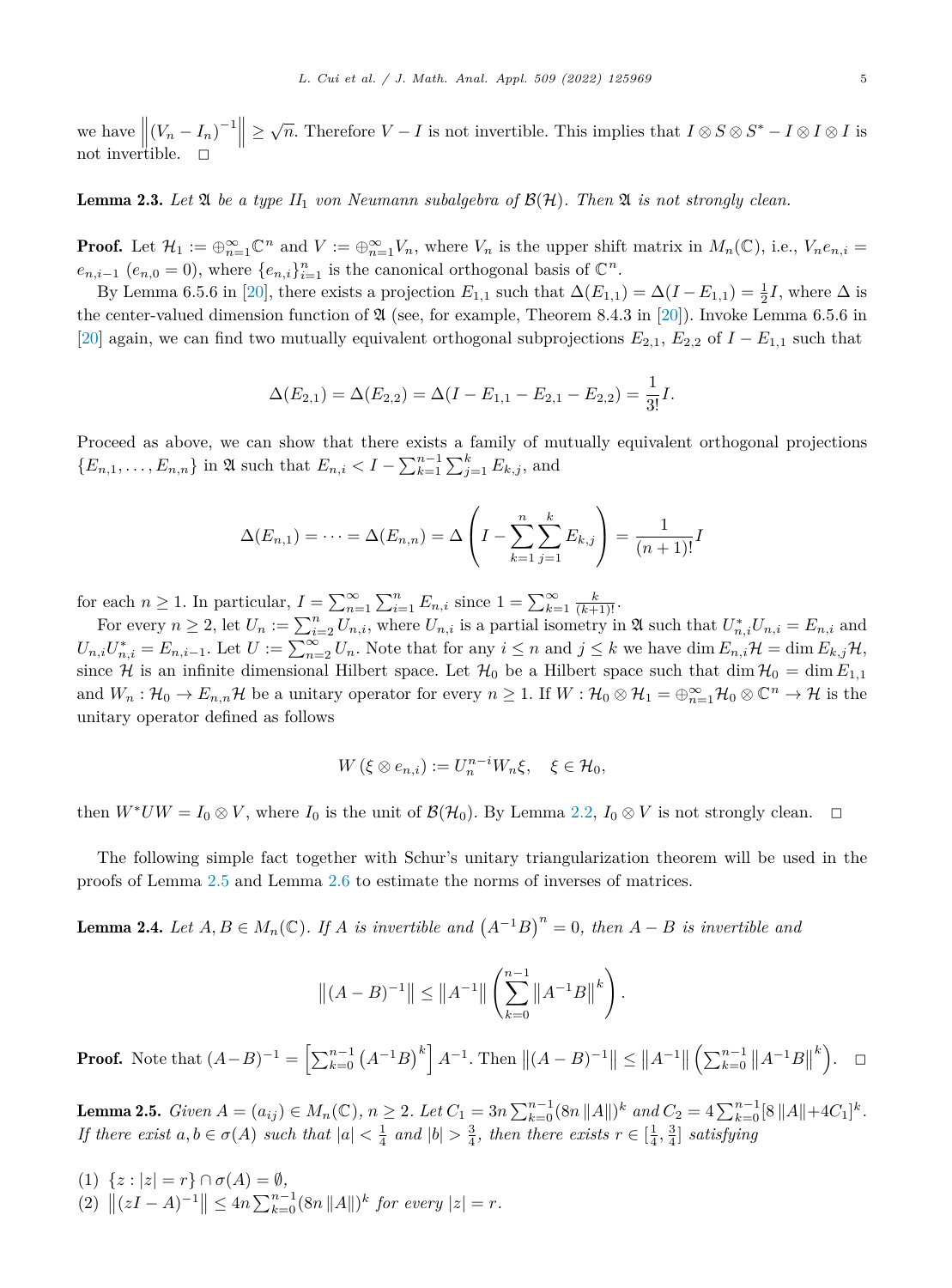<span id="page-5-0"></span>Therefore  $P := \frac{1}{2\pi i} \int_{\Gamma} (zI - A)^{-1} dz$  is an idempotent such that  $AP = PA$ ,  $A - P$  is invertible,  $||P|| \leq C_1$  $\|A - P|^{-1}$  ≤  $C_2$ , where  $\Gamma$  *is the circle, oriented counterclockwise, forming the boundary of the disk*  $\{z: |z| \leq r\}.$ 

**Proof.** By Schur's unitary triangularization theorem, we may assume that  $a_{ij} = 0$  for every  $i > j$  and  $|a_{11}| \geq |a_{22}| \geq \cdots \geq |a_{nn}|$ . Since  $|a_{11}| > \frac{3}{4}$  and  $|a_{nn}| < \frac{1}{4}$ , the set  $\{a_{ll} : \frac{1}{4} < |a_{ll}| < \frac{3}{4}\}$  contains at most *n* − 2 elements. Then there exists *m* such that one of the following conditions holds:

- $|a_{m+1m+1}| \leq \frac{1}{4}$  and  $|a_{mm}| \frac{1}{4} \geq \frac{1}{2n}$ ,
- $a_{m-1m-1} \geq \frac{3}{4}$  and  $\frac{3}{4} |a_{mm}| \geq \frac{1}{2n}$ ,
- $|a_{mm}|, |a_{m+1m+1}| \in \left[\frac{1}{4}, \frac{3}{4}\right]$  and  $|a_{mm}| |a_{m+1m+1}| \ge \frac{1}{2n}$ .

Therefore, there exists  $r \in \left[\frac{1}{4}, \frac{3}{4}\right]$  such that  $|r - |a_{ii}|| \geq \frac{1}{4n}$  for every *i*.

Let  $A_0$  be the diagonal matrix  $(a_{ij}\delta_{ij}) \in M_n(\mathbb{C})$ , and  $A_1 := A - A_0$ . Since  $||A_1|| \leq 2||A||$  and  $|r - a_{ii}| \geq \frac{1}{4n}$ , we have

$$
\|(zI - A)^{-1}\| \le \|(zI - A_0)^{-1}\| \left(\sum_{k=0}^{n-1} \|(zI - A_0)^{-1}A_1\|^k\right) \le 4n \sum_{k=0}^{n-1} (8n \|A\|)^k
$$

for every  $z \in \Gamma$ , i.e.,  $|z| = r$ , by Lemma [2.4](#page-4-0). Assume that  $|a_{j+1j+1}| < r < |a_{jj}|$ . Recall that  $|r| \leq \frac{3}{4}$ . We have  $P = (p_{ij}) := \frac{1}{2\pi i} \int_{\Gamma} (zI - A)^{-1} dz$  is an idempotent such that  $||P|| \le C_1$ ,  $PA = AP$ ,  $p_{ij} = 0$  for every  $i > j$ ,  $p_{11} = \cdots = p_{jj} = 0$ ,  $p_{j+1j+1} = \cdots = p_{nn} = 1$  (see Proposition 4.11 in Chapter VII in [\[13](#page-20-0)]). Let  $P_0 := (p_{ij}\delta_{ij})$  and  $P_1 := P - P_0$ . Note that  $||(A_0 - P_0)^{-1}|| \leq 4$  and  $||P_1 - A_1|| \leq ||P|| + 2||A||$ . By Lemma [2.4,](#page-4-0) we have

$$
||(A-P)^{-1}|| = ||(A_0 - P_0)^{-1}|| \sum_{k=0}^{n-1} ||(A_0 - P_0)^{-1}(P_1 - A_1)||^k \le 4 \sum_{k=0}^{n-1} [8||A|| + 4C_1]^k. \quad \Box
$$

**Lemma 2.6.** Let  $\mathfrak A$  be a type  $I_n$  von Neumann algebra, where  $n < \infty$ . Then  $\mathfrak A$  is strongly clean.

**Proof.** We may assume  $\mathfrak{A} = M_n(L^\infty(X,\mu))$ , where X is a locally compact space with the positive Radon measure (see Theorem 6.6.5 in [\[20](#page-20-0)] and Theorem 1.18 in Chapter III in [[35\]](#page-20-0)). Let  $A = (a_{ij})_{n \times n} \in \mathfrak{A}$ , where  $a_{ij} \in L^{\infty}(X)$ . In the following, we use  $A(x)$  to denote  $(a_{ij}(x))_{n \times n}$  for a fixed element  $x \in X$ ,  $I_n$  to denote the unit matrix in  $M_n(\mathbb{C})$ . We may assume that  $||A(x)|| \le ||A||$  for every  $x \in X$ . Let  $\{X_1, \ldots, X_m\}$ be a partition of *X* such that  $||A(x) - A(y)|| \leq \frac{1}{2C_2}$  for every  $x, y \in X_k$ ,  $k = 1, \ldots, m$ , where  $C_2 =$  $4\sum_{k=0}^{n-1} [8||A|| + 4C_1]^k$  and  $C_1 = 3n\sum_{k=0}^{n-1} (8n||A||)^k$ . Note that  $M_n(L^{\infty}(X)) \cong \bigoplus_{k=1}^{m} M_n(L^{\infty}(X_k))$ . By considering  $(a_{ij}(x)|_{X_k})_{n\times n} \in M_n(L^{\infty}(X_k))$ , we may assume that  $||A(x) - A(y)|| \leq \frac{1}{2C_2}$  for every  $x, y \in X$ .

Assume that there exists  $x \in X$  such that  $\sigma(A(x)) \subset \{z : |z| \leq \frac{3}{4}\}$ . By Schur's unitary triangularization theorem and Lemma [2.4,](#page-4-0) we have

$$
||(A(x) - I_n)^{-1}|| \le 4 \sum_{k=0}^{n-1} (8||A||)^k \le C_2.
$$

Since  $||(A(x) - I_n)^{-1}(A(x) - A(y)||) \le \frac{1}{2}$ ,  $A(y) - I_n = (A(x) - I_n)[I_n - (A(x) - I_n)^{-1}(A(x) - A(y))]$  is invertible and  $||(A(y) - I_n)^{-1}|| \leq 2C_2$ . Therefore *A*−*I* is invertible. Similarly, if there exists *x* ∈ *X* such that  $\sigma(A(x)) \subset \{z : |z| \geq \frac{1}{4}\},\$  then  $A(y) = A(x) [I_n - A(x)^{-1}(A(x) - A(y))]$  is invertible and  $||A(y)^{-1}|| \leq 2C_2$ . Consequently, *A* is invertible.

Assume that  $\sigma(A(y)) \cap \{z : |z| < \frac{1}{4}\} \neq \emptyset$  and  $\sigma(A(y)) \cap \{z : |z| > \frac{3}{4}\} \neq \emptyset$  for every  $y \in X$ . Let  $x \in X$ . By Lemma [2.5,](#page-4-0) there exists  $r \in \left[\frac{1}{4}, \frac{3}{4}\right]$  such that  $\|(zI_n - A(x))^{-1}\| \leq C_2$  for every  $|z| = r$ . Therefore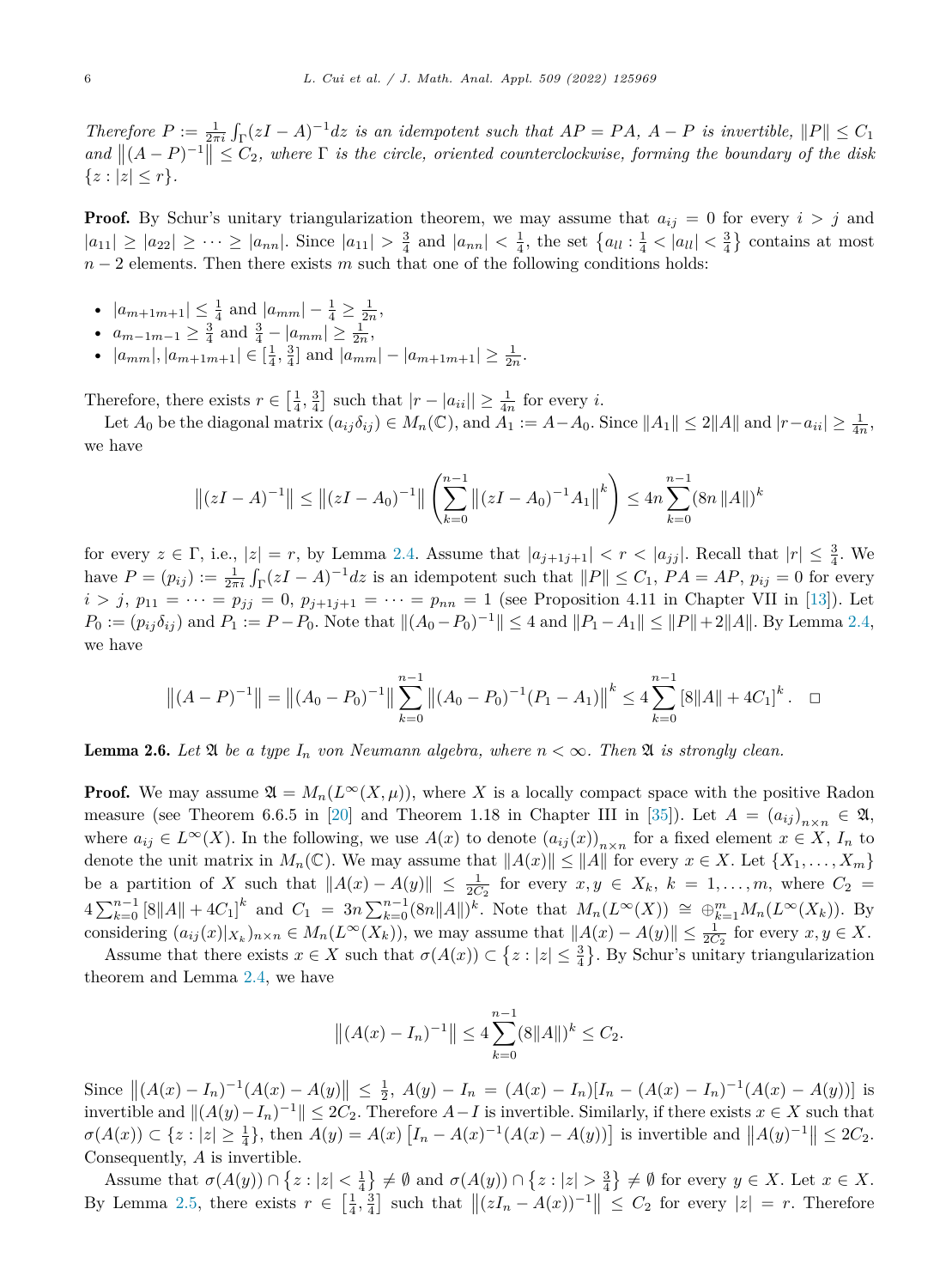<span id="page-6-0"></span> $zI_n - A(y) = (zI_n - A(x)) [I_n - (zI_n - A(x))^{-1}(A(y) - A(x))]$  is invertible and  $||(zI_n - A(y))^{-1}|| \leq 2C_2$ for every  $y \in X$  and  $|z| = r$ . Recall that  $(zI_n - A(y))^{-1}$  equals  $\frac{1}{\det(zI_n - A(y))}$  times the cofactor matrix of  $zI_n-A(y)$ . We have  $(zI-A)^{-1}(y)=(zI_n-A(y))^{-1}$  is in  $M_n(L^{\infty}(X))$  for every  $|z|=r$ . In particular,  $zI-A$ is invertible and  $||(zI - A)^{-1}|| \leq 2C_2$ . By Proposition 4.11 in Chapter VII in [[13\]](#page-20-0),  $P(y) := \frac{1}{2\pi i} \int_{|z|=r} (zI_n -$ *A*(*y*))<sup>-1</sup>*dz* is an idempotent in  $M_n(L^\infty(X))$  such that  $PA = AP$ . Since  $r ≤ \frac{3}{4}$ ,  $||P(y)|| ≤ \frac{3C_2}{1^2}$ . By Schur's unitary triangularization theorem and Lemma [2.4,](#page-4-0) we have  $||(A(y) - P(y))^{-1}|| \leq 4 \sum_{k=0}^{n-1} [8||A|| + 6C_2]^k$ . Thus  $A - P$  is invertible.  $\Box$ 

We are now ready to prove Theorem [1.1.](#page-2-0) The second part of Theorem [1.1](#page-2-0) is an immediate corollary from Theorem 2.2 in [[25\]](#page-20-0). We provide a proof for the convenience of the reader.

Theorem 1.1. *Let* A *be a von Neumann algebra.*

- (1)  $\mathfrak A$  is strongly clean if and only if there exists a finite number of mutually orthogonal central projections *P*<sub>*i*</sub> *with sum I such that*  $P_i\mathfrak{A}$  *is of type*  $I_{n_i}$ ,  $n_i < \infty$ *.*
- $(2)$  **2** *is strongly*  $\ast$ -*clean if* and *only if* **2** *is abelian.*

**Proof.** By Theorem 6.5.2 in [\[20](#page-20-0)], Lemmas [2.1](#page-2-0), [2.2](#page-3-0), [2.3,](#page-4-0) and [2.6](#page-5-0), we have  $\mathfrak{A}$  is strongly clean if and only if there exists a finite number of mutually orthogonal central projections  $P_i$  with sum *I* such that  $P_i\mathfrak{A}$  is of type  $I_{n_i}$ ,  $n_i < \infty$ .

We assume that  $\mathfrak A$  is a non-abelian strongly clean von Neumann algebra. Since  $\mathfrak A$  is non-commutative, there exist two non-zero mutually orthogonal projections  $E_1$  and  $E_2$  such that  $E_1 \sim E_2$  in  $\mathfrak{A}$ . Let  $T = E_1 + V$ , where *V* is a partial isometry such that  $V^*V = E_2$  and  $VV^* = E_1$ . If *P* is an projection such that  $PT = TP$ , then there exists a subprojection  $P_1$  of  $E_1$  and a subprojection  $P_2$  of  $I - E_1 - E_2$  such that  $P = P_1 + V^*P_1V + P_2$ . It is clear that  $T - P$  is not invertible. Thus  $\mathfrak A$  is not strongly ∗-clean.  $\Box$ 

**Remark 2.1.** A unital ring  $\Re$  is called directly finite if  $ab = 1$  in  $\Re$  implies  $ba = 1$ . In [\[30](#page-20-0), Question 2], Nicholson proposed a question: Is every strongly clean ring directly finite? Let  $\mathfrak{A}$  be a finite von Neumann algebra and  $T, S \in \mathfrak{A}$  such that  $TS = I$ . Then we have  $\ker(S) = \{0\}$  and *S* is lower bounded. Thus *S* is invertible and  $ST = I$ . It follows that every finite von Neumann algebra is directly finite. Combining this result with Theorem  $1.1(1)$  $1.1(1)$ , we know that strongly clean von Neumann algebras are directly finite. Therefore, for von Neumann algebras, the answer to Nicholson's question is yes.

#### 3. Auxiliary results

This section contains some auxiliary results to be used in later proofs. Some of them are known to experts, we sketch the proofs for the sake of completeness. For every  $T \in \mathcal{B}(\mathcal{H})$ , we use  $\mathcal{K}(T)$  and  $\mathcal{R}(T)$  to denote the projections onto ker(*T*) := { $\xi \in \mathcal{H}$  :  $T\xi = 0$ } and the closure of the range ran(*T*) := { $T\xi : \xi \in \mathcal{H}$ } of *T* (note that  $ran(T)$  is not necessarily closed), respectively.

Recall that an operator *T* in a von Neumann algebra A is called *finite relative to* A if there exists a finite projection  $E \in \mathfrak{A}$  such that  $T \in E \mathfrak{A}E$ . And  $T \in \mathfrak{A}$  is called a *compact operator relative to*  $\mathfrak{A}$  (abbreviated as compact operator in  $\mathfrak{A}$ ) if there exists a sequence of operators  $T_n$  which are finite relative to  $\mathfrak{A}$  such that  $\lim_{n\to\infty}$   $||T-T_n||=0$ . It is well known that the set of compact operators in  $\mathfrak A$  is the smallest closed two sided ideal of  $\mathfrak A$  containing the finite projections of  $\mathfrak A$  (see [[7\]](#page-19-0)). In the following proposition, we characterize the operators which can be written as the sum of a scalar and a compact operator in an infinite factor.

**Proposition 3.1.** Let  $\mathfrak{A}$  be an infinite factor and  $T \in \mathfrak{A}$ . The following statements are equivalent:

(1) *There exists*  $c \in \mathbb{C}$  *such that*  $T - cI$  *is compact relative to*  $\mathfrak{A}$ *.*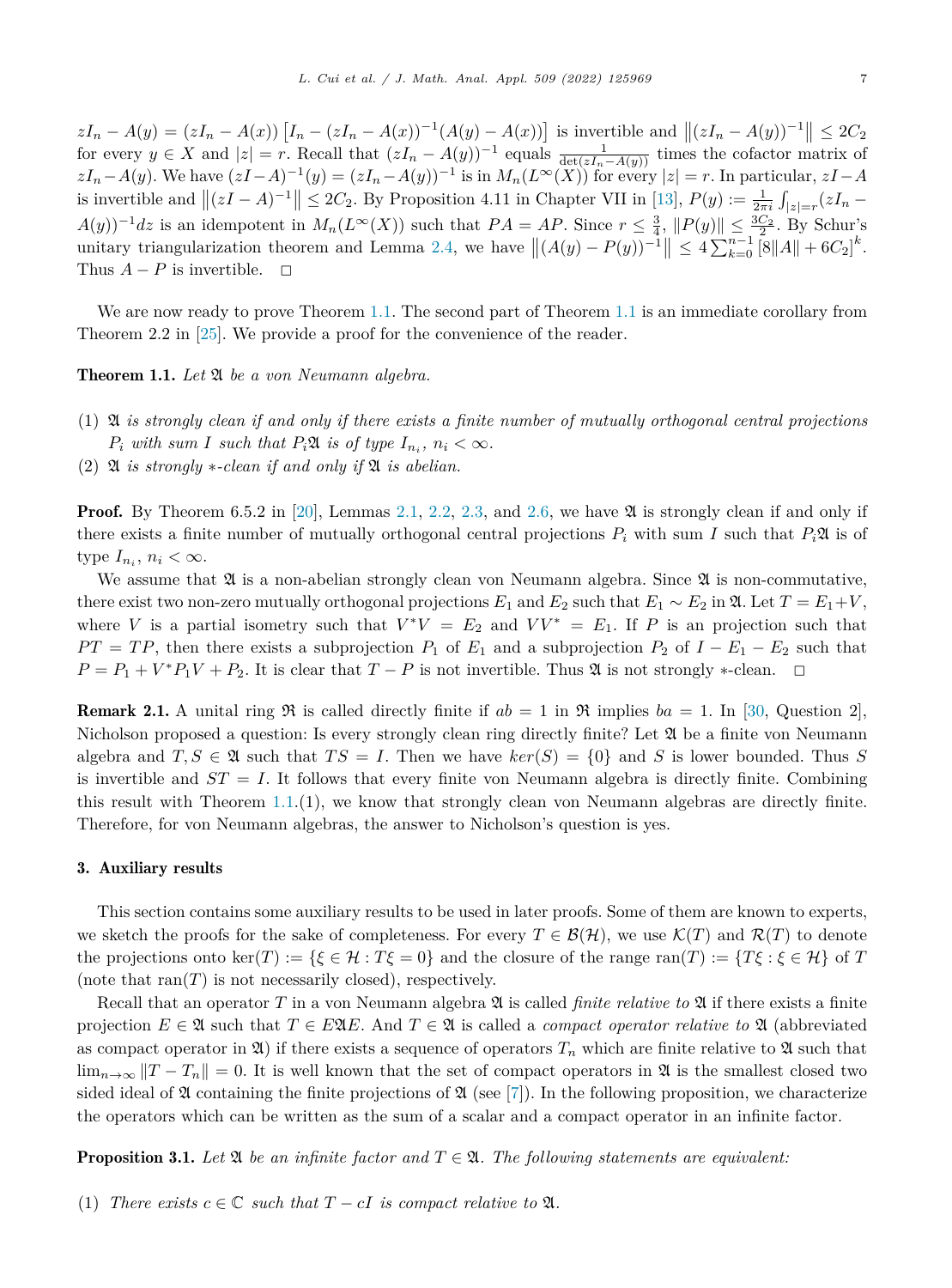- <span id="page-7-0"></span>(2)  $T - W^*TW$  *is compact relative to*  $\mathfrak{A}$  *for every unitary*  $W \in \mathfrak{A}$ *.*
- (3)  $(I E)TE$  is compact relative to  $\mathfrak{A}$  for every infinite projection  $E$  such that  $E \sim I E$ .

**Proof.** It is clear that (1) implies (2) and (3). By considering the real and imaginary parts of *T*, we only need to show that both (2) and (3) imply (1) under the assumption that *T* is self-adjoint. Let *H* be a self-adjoint operator in A.

 $(2)$   $\Rightarrow$  (1): Assume that *H* − *W*<sup>∗</sup>*HW* is compact relative to 2t for every unitary *W* ∈ 2t. We claim that for every  $c_1 \in [0, \|H\|]$  and  $c_2 < c_1$ , the spectral projection  $P_1$  of H associated with  $[c_1, \|H\|]$  and the spectral projection  $P_2$  of *H* associated with  $[-||H||, c_2]$  can not both be infinite. Indeed, if  $P_1$  and  $P_2$  are both infinite, then there exist infinite subprojections  $E_1 \leq P_1$  and  $E_2 \leq P_2$  such that  $E_1 \sim E_2$ . Let *W* be a unitary in  $\mathfrak{A}$  such that  $W^*E_2W = E_1$ . Note that

$$
\langle \xi | (H - W^* H W) \xi \rangle \ge c_1 - c_2
$$

for every unit vector  $\xi \in E_1\mathcal{H}$ . We obtain a contradiction with the fact that  $H - W^* H W$  is compact relative to  $\mathfrak A$ . And the claim is proved.

We are now ready to show that there exists  $c \in \mathbb{R}$  such that  $H - cI$  is compact relative to  $\mathfrak{A}$ . If *H* is compact relative to  $\mathfrak{A}$ , then there is nothing to prove. Assume now that *H* is not compact relative to  $\mathfrak{A}$ . Without loss of generality, we may assume that the spectral projection of *H* associated with  $[0, \|H\|]$  is infinite.

Let  $c = \sup \{a \in \mathbb{R} : \text{the spectral projection of } H \text{ associated with } [-||H||, a] \text{ is finite}\}\)$ . Let  $K = H - cI$ . If  $K = 0$ , we are done. If  $K \neq 0$ , then the spectral projection of  $K$  associated with  $[-||K||, -\varepsilon]$  is finite and the spectral projection of *K* associated with  $[-\varepsilon, \varepsilon]$  is infinite for every  $0 < \varepsilon < ||K||$ . Since  $K - W^*KW$ is compact for every unitary  $W \in \mathfrak{A}$ , the claim above implies that the spectral projection associated with  $[\varepsilon, ||K||]$  is finite. Therefore *K* is compact relative to **2.** 

(3)  $\Rightarrow$  (1): Assume that  $(I - E)HE$  is compact relative to  $\mathfrak A$  for every infinite projection *E* such that  $E \sim I - E$ . Let  $E_0$  be a projection such that  $E_0 \sim I - E_0$ . We can identify  $\mathfrak{A}$  with  $E_0 \mathfrak{A} E_0 \otimes M_2(\mathbb{C})$  and write *H* as a matrix of operators

$$
H = \begin{pmatrix} H_1 & 0 \\ 0 & H_2 \end{pmatrix} + K_1
$$

where  $H_i \in E_0 \mathfrak{A} E_0$  and  $K_1$  is a compact operator in  $\mathfrak{A}$ . Note that

$$
\frac{1}{2}\begin{pmatrix} I & I \\ I & -I \end{pmatrix}\begin{pmatrix} H_1 & 0 \\ 0 & W^*H_2W \end{pmatrix}\begin{pmatrix} I & I \\ I & -I \end{pmatrix} = \frac{1}{2}\begin{pmatrix} H_1 + W^*H_2W & H_1 - W^*H_2W \\ H_1 - W^*H_2W & H_1 + W^*H_2W \end{pmatrix}
$$

for every unitary  $W \in E_0 \mathfrak{A} E_0$ . We have  $H_1 - W^* H_2 W$  is compact relative to  $E_0 \mathfrak{A} E_0$ . In particular  $H_1 - H_2$ is compact relative to  $\mathfrak{A}$ . Therefore,  $H_1 - W^*H_1W$  is compact relative to  $E_0\mathfrak{A}E_0$ . Then the equivalence of (1) and (2) implies that there exists  $c \in \mathbb{R}$  such that  $H - cI$  is compact relative to  $\mathfrak{A}$ .  $\Box$ 

Next, we give some conditions to ensure the finiteness of projections.

**Proposition 3.2.** Let  $T \in \mathcal{B}(\mathcal{H})$  and  $a, c \in (0, \infty)$ . If E is an idempotent in  $\mathcal{B}(\mathcal{H})$  such that  $||TE|| \le a$  and  $c||\xi|| \leq ||T(I-E)\xi||$  for every  $\xi \in (I-E)\mathcal{H}$ , then the projection  $F = I - \mathcal{R}(T(I-E))$  satisfies the following *conditions:*

- $(1)$   $||T^*F|| \leq a$ ,
- $(2)$   $c\|\beta\| \leq \|T^*(I-F)\beta\|$  for every  $\beta \in (I-F)\mathcal{H}$ .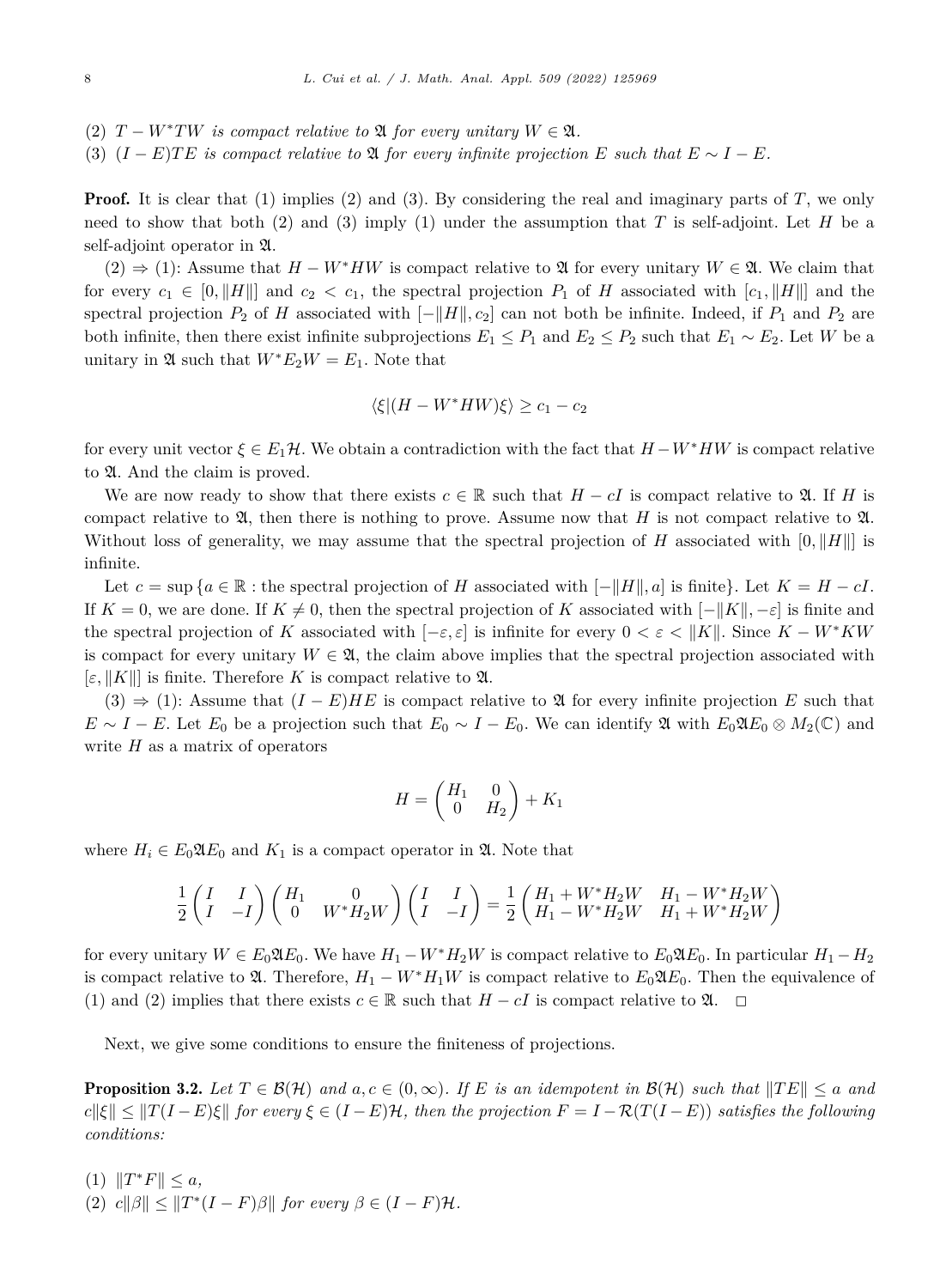<span id="page-8-0"></span>In particular, if E is the spectral projection of  $|T|$  associated with the interval [0, c], then F is the spectral *projection of*  $|T^*|$  *associated with the interval*  $[0, c]$  *and*  $I - E = \mathcal{R}(T^*(I - F)).$ 

**Proof.** For every  $\zeta \in F\mathcal{H}$ ,

$$
\|T^*F\zeta\|=\sup_{\|\xi\|=1}|\langle\xi|T^*\zeta\rangle|=\sup_{\|\xi\|=1}|\langle TE\xi|\zeta\rangle|\leq \sup_{\|\xi\|=1}\|TE\xi\|\|\zeta\|\leq a\|\zeta\|.
$$

We have  $||T^*F|| < a$ . Since  $c||\xi|| < ||T(I - E)\xi||$  for every  $\xi \in (I - E)\mathcal{H}$ , there exists a unique vector  $\eta \in (I - E)\mathcal{H}$  such that  $\beta = T\eta$  for every  $\beta \in (I - F)\mathcal{H}$ . Note that

$$
\|\beta\|^2 = \langle \eta|T^*\beta\rangle \le \|\eta\| \|T^*\beta\| \le \frac{1}{c}\|\beta\|\|T^*\beta\|.
$$

We have  $c||\beta|| \leq ||T^*(I - F)\beta||$ . The second part of this proposition can be derived easily from the polar decomposition of bounded operators.  $\Box$ 

In the following, Halmos' two projections theorem will be used repeatedly. We refer the reader to [[6\]](#page-19-0) for a detailed treatment of Halmos' two projections theorem. With Halmos' two projections theorem, we immediately get the following lemma (see also Theorem 1.41 in Chapter V in [\[35](#page-20-0)]).

**Lemma 3.1.** Let E, F be two projections in a von Neumann algebra  $\mathfrak{A}$ . If  $F \wedge (I - E) = 0$ , then  $F \preccurlyeq E$  in A*. In particular F is a finite projection if so is E.*

**Corollary 3.1.** Let T be an operator in a von Neumann subalgebra  $\mathfrak{A}$  of  $\mathcal{B}(\mathcal{H})$  and E be the spectral projection *of* |*T*| *associated with the interval* [0*, c*]*. Then the following statements hold.*

- (1) Let  $A \in \mathfrak{A}$  be an operator such that  $||A|| < c$ . If F is a projection in  $\mathfrak{A}$  such that  $||(T + A)F|| < c ||A||$ , *then*  $F \preccurlyeq E$ *.*
- (2) If  $c \in (0,1)$  and  $I E$  is a finite projection, then for every  $b \in [0,1-c)$ , the spectral projection F of  $|I - T|$  *associated with*  $[0, b]$  *is finite.*

**Proof.** (1). Let  $\xi \in (F \wedge (I - E))\mathcal{H}$ . We claim that  $\xi = 0$ . Note that  $||T\xi|| \ge c||\xi||$  since *E* is the spectral projection of  $|T|$  associated with the interval  $[0, c]$ . If  $\xi \neq 0$ , we have

$$
(c - ||A||) ||\xi|| \le ||T\xi|| - ||A\xi|| \le ||(T+A)\xi|| < (c - ||A||) ||\xi||.
$$

Therefore  $\xi = 0$  and  $F \wedge (I - E) = 0$ . Then Lemma 3.1 implies that  $F \preccurlyeq E$ .

(2). Let  $\xi \in (F \wedge E)\mathcal{H}$ . Note that  $||T\xi|| \leq c||\xi||$  since *E* is the spectral projection of  $|T|$  associated with the interval  $[0, c]$ . Therefore,

$$
(1-c)\|\xi\| \le \|\xi\| - \|T\xi\| \le \|(I-T)\xi\| \le b\|\xi\|.
$$

This implies that  $\xi = 0$  and  $F \wedge E = 0$ . By Lemma 3.1, we have  $F \preccurlyeq I - E$ . In particular,  $F$  is finite.  $\Box$ 

**Corollary 3.2.** Let T be an operator in a von Neumann algebra  $\mathfrak{A} \subset \mathcal{B}(\mathcal{H})$ . There exists  $c > 0$  such that the spectral projection of  $|T^*|$  associated with  $[0, c]$  is a finite projection if and only if there exists a finite *projection*  $E \in \mathfrak{A}$  *such that*  $(I - E)\mathcal{H} \subseteq \text{ran}(T)$ *.* 

**Proof.** If there exists  $c > 0$  such that the spectral projection E of  $|T^*|$  associated with  $[0, c]$  is finite, then  $(I - E)\mathcal{H} \subseteq \text{ran}(T)$  by Proposition [3.2](#page-7-0).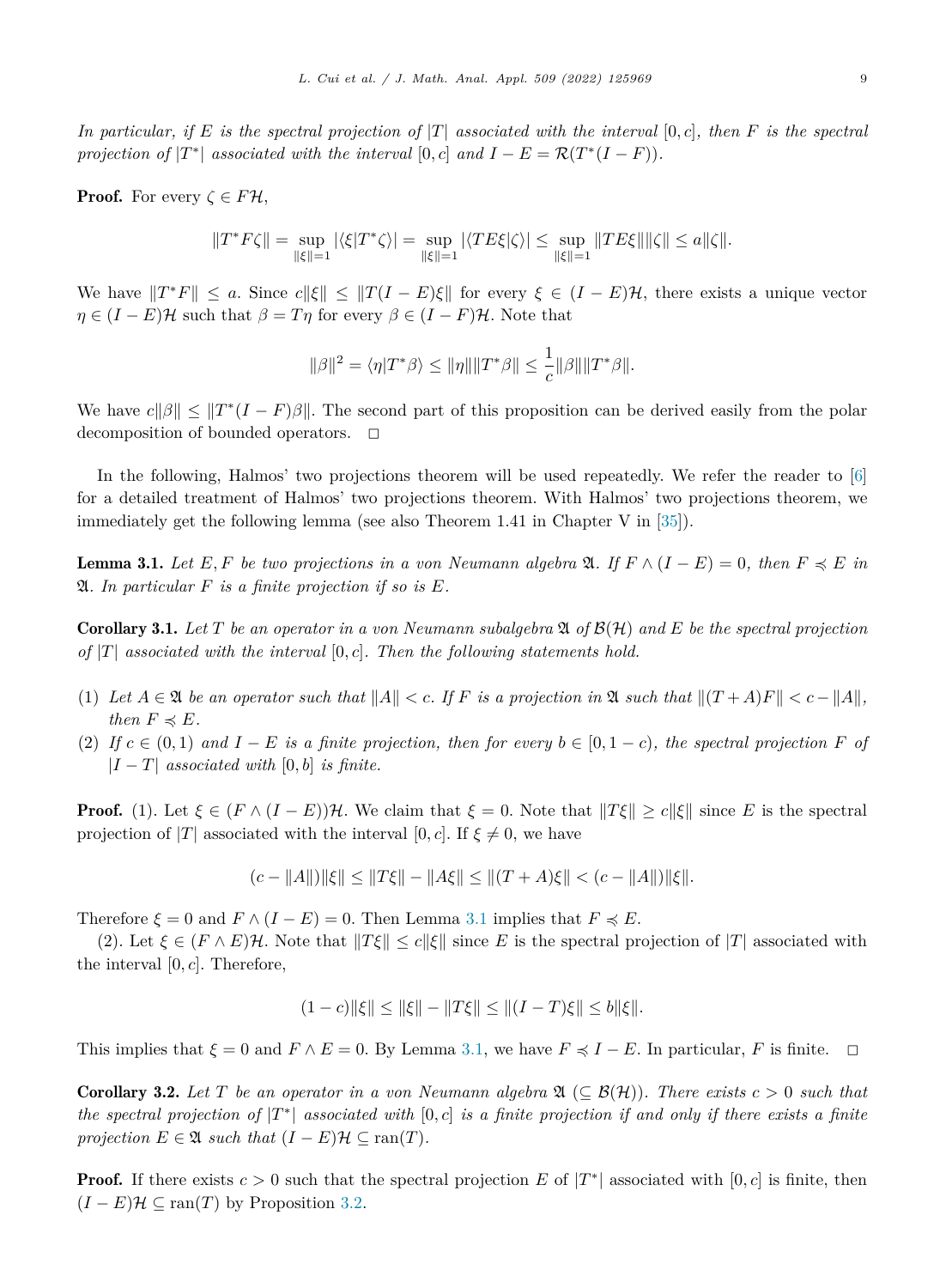<span id="page-9-0"></span>Conversely, assume that *E* is a finite projection such that ran( $(I - E)T$ ) =  $(I - E)H$ . By the inverse mapping theorem (see Theorem 12.5 in [\[13](#page-20-0)]), *T* induces an invertible operator in  $\mathcal{B}((I-\mathcal{K}((I-E)T))\mathcal{H}, (I-E)T)$ *E*)H). By Proposition [3.2](#page-7-0), there exists  $c > 0$  such that  $||T^*\xi|| \geq 2c||\xi||$  for every  $\xi \in (I - E)\mathcal{H}$ . Let *F* be the spectral projection of  $|T^*|$  associated with  $[0, c]$ . Note that

$$
2c\|\xi\| \le \|T^*\xi\| \le c\|\xi\|, \quad \forall \xi \in (F \wedge (I - E))\mathcal{H}.
$$

By Lemma [3.1](#page-8-0),  $F \preccurlyeq E$  and  $F$  is a finite projection.  $\Box$ 

**Corollary 3.3.** Let  $T \in \mathfrak{A}$ . Assume that there exists an infinite projection E in  $\mathfrak{A}$  such that ET is compact *relative to*  $\mathfrak{A}$ *. Then*  $(I - F)\mathcal{H} \nsubseteq \text{ran}(T)$  *for every finite projection*  $F \in \mathfrak{A}$ *.* 

**Proof.** Since *E* is an infinite projection and  $T^*E$  is compact, the spectral projection of  $|T^*|$  associated with  $[0, c]$  is infinite for every  $c > 0$  by Corollary [3.1](#page-8-0). Then Corollary [3.2](#page-8-0) implies the result.  $\Box$ 

We now provide a criterion for determining when an operator is invertible.

Lemma 3.2. *Let E, F be two projections in* B(H)*. Then the following are equivalent:*

- (1)  $E \wedge F = \{0\}$  and  $(E \vee F)H = \{\xi + \beta : \xi \in E\mathcal{H}, \beta \in F\mathcal{H}\}.$
- (2)  $E F$  *is an invertible operator in*  $\mathcal{B}((E \vee F)\mathcal{H})$ *.*
- (3)  $(E \vee F F)E$  *is an invertible operator in*  $\mathcal{B}(E\mathcal{H}, (E \vee F F)\mathcal{H})$ *.*

*If the above conditions are satisfied, we have*

$$
\left\| \left( (E - F)|_{E \vee F} \right)^{-1} \right\| = \left( 1 - \|EF\|^2 \right)^{-1/2} = \left\| \left[ (E \vee F - F)E \right]^{-1} \right\|.
$$

**Proof.** Without loss of generality, we may assume that  $E \vee F = I$ . If (2) or (3) holds, we have  $E \wedge F = 0$ . By Halmos' two projections theorem, we may assume that

$$
E = \begin{pmatrix} I_1 & 0 \\ 0 & 0 \end{pmatrix} \oplus \begin{pmatrix} I_3 & 0 \\ 0 & 0 \end{pmatrix}, \quad F = \begin{pmatrix} 0 & 0 \\ 0 & I_2 \end{pmatrix} \oplus \begin{pmatrix} H & \sqrt{H(I_3 - H)} \\ \sqrt{H(I_3 - H)} & I_3 - H \end{pmatrix},
$$

where *H* is a positive contraction such that ker(*H*) = ker( $I_3 - H$ ) = {0}. Then it is clear that (1), (2) or (3) holds if and only if  $I_3 - H$  is invertible. Note that  $||EF|| =$  $\sqrt{H}$  We have  $||(E - F)^{-1}|| =$  $(1 - ||EF||^2)^{-1/2} = ||[(E \vee F - F)E]^{-1}||. \square$ 

Example 3.1. Let

$$
E = \begin{pmatrix} H & \sqrt{H(I-H)} \\ \sqrt{H(I-H)} & I-H \end{pmatrix}, \quad F = \frac{1}{2} \begin{pmatrix} I & -iI \\ iI & I \end{pmatrix}
$$

be two projections in  $\mathcal{B}(\mathcal{H}) \otimes M_2(\mathbb{C})$ , where *H* is a positive contraction such that ker(*H*) = ker(*I*−*H*) = {0}. It is not hard to check that  $E \vee F = I \otimes I_2$ ,  $||EF|| = \frac{1}{\sqrt{2}}$  and  $||(E - F)^{-1}|| = \sqrt{2}$ .

**Theorem 3.1.** Let  $T \in \mathcal{B}(\mathcal{H})$ . Then T induces an invertible operator in  $\mathcal{B}(\mathcal{H}, \mathcal{R}(T)\mathcal{H})$  if and only if there *exists a projection E in* B(H) *such that the following conditions hold:*

(1) there exist  $a_1, a_2 \in (0, \infty)$  such that  $||TE\xi|| \ge a_1 ||E\xi||$ ,  $||T(I-E)\xi|| \ge a_2 ||(I-E)\xi||$  for every  $\xi \in \mathcal{H}$ ,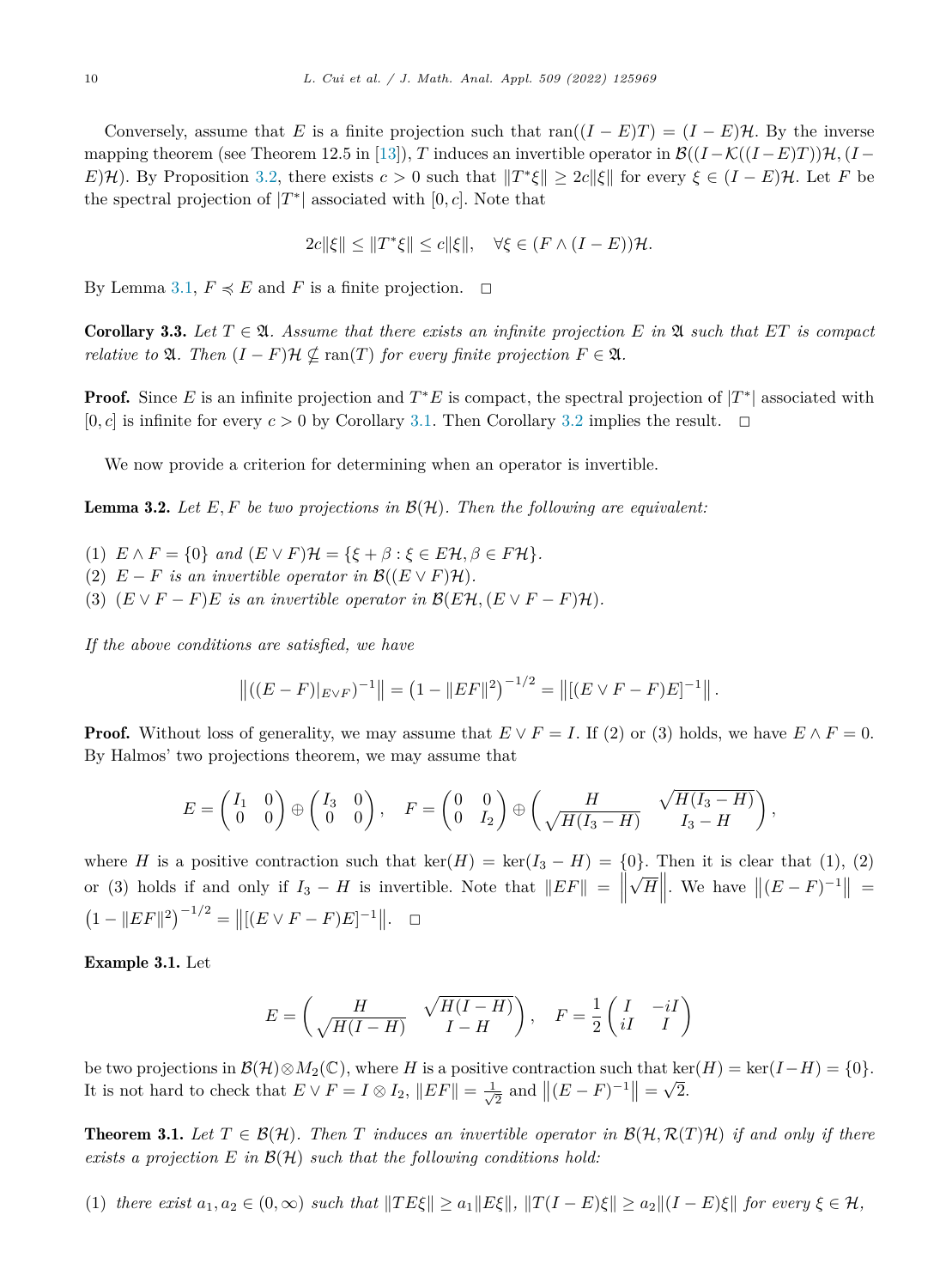<span id="page-10-0"></span>(2)  $\mathcal{R}(TE) - \mathcal{R}(T(I - E))$  *is invertible in*  $\mathcal{B}(\mathcal{R}(T)\mathcal{H})$ *.* 

*If the conditions (1) and (2) are satisfied, we have*

$$
\frac{1}{\|T\|} \le \sqrt{(1 - \|\mathcal{R}(TE)\mathcal{R}(T(I - E))\|)} \|T^{-1}\| \le \frac{1}{\min(a_1, a_2)}.
$$

**Proof.** By the inverse mapping theorem and Lemma [3.2,](#page-9-0) the operator *T* induces an invertible operator in  $\mathcal{B}(\mathcal{H}, \mathcal{R}(T)\mathcal{H})$  if and only if conditions (1), (2) are satisfied. Let  $\xi$  be a unit vector in  $\mathcal{H}$ . Note that

$$
||T\xi||^2 \ge ||TE\xi||^2 + ||T(I - E)\xi||^2 - 2||\mathcal{R}(T(I - E))\mathcal{R}(TE)||||TE\xi|| ||T(I - E)\xi||
$$
  
\n
$$
\ge \inf_t (||TE\xi||^2 + ||T(I - E)\xi||^2) (1 - ||\mathcal{R}(T(I - E))\mathcal{R}(TE)||\sin(2t))
$$
  
\n
$$
\ge \min(a_1^2, a_2^2) (1 - ||\mathcal{R}(T(I - E))\mathcal{R}(TE)||).
$$

Therefore  $\sqrt{(1 - ||\mathcal{R}(TE)\mathcal{R}(T(I - E))||)} ||T^{-1}|| \leq \frac{1}{\min(a_1, a_2)}$ . Without loss of generality, we may assume that

$$
\mathcal{R}(TE) = \begin{pmatrix} I_1 & 0 \\ 0 & 0 \end{pmatrix} \oplus \begin{pmatrix} I_3 & 0 \\ 0 & 0 \end{pmatrix} \oplus 0,
$$
  

$$
\mathcal{R}(T(I - E)) = \begin{pmatrix} 0 & 0 \\ 0 & I_2 \end{pmatrix} \oplus \begin{pmatrix} H & \sqrt{H(I_3 - H)} \\ \sqrt{H(I_3 - H)} & I_3 - H \end{pmatrix} \oplus 0,
$$

where *H* is a positive contraction such that  $||H|| < 1$  and ker(*H*) = {0}. For every unit vector  $\xi :=$  $(0,0,\xi_1,\xi_2,0)^t \in \mathcal{R}(T(I-E))\mathcal{H}$ , there exist vectors  $\beta \in E\mathcal{H}$  and  $\eta \in (I-E)\mathcal{H}$  such that

$$
T\beta = \left(0, 0, \frac{\xi_1}{\|\xi_1\|}, 0, 0\right)^t, \quad T\eta = \xi.
$$

Note that

$$
\frac{1}{\|T^{-1}\|^2} \le \left\|T\left(\frac{\cos t\beta}{\|\beta\|} + \frac{\sin t\eta}{\|\eta\|}\right)\right\|^2 = \frac{\cos^2 t}{\|\beta\|^2} + \frac{\sin^2 t}{\|\eta\|^2} + \frac{2\cos t \sin t \|\xi_1\|}{\|\beta\|\|\eta\|} \\
= \left(\frac{\cos t}{\|\beta\|} + \frac{\sin t}{\|\eta\|}\right)^2 + \frac{2\cos t \sin t (\|\xi_1\| - 1)}{\|\beta\|\|\eta\|}, \quad \forall t \in \mathbb{R}.
$$

Choose *t* such that  $\cos t = \frac{\|\beta\|}{\sqrt{\|\beta\|^2 + \|\eta\|^2}}$  and  $\sin t = \frac{-\|\eta\|}{\sqrt{\|\beta\|^2 + \|\eta\|^2}}$ . Since  $\|\beta\| \ge \frac{1}{\|T\|}$  and  $\|\eta\| \ge \frac{1}{\|T\|}$ , we have

$$
(1 - \|\xi_1\|) \ge \frac{1}{\|T\|^2 \, \|T^{-1}\|^2}.
$$

This implies that  $\sqrt{1 - ||\mathcal{R}(TE)\mathcal{R}(T(I - E))||} ||T^{-1}|| \ge \frac{1}{||T||}$ .  $\Box$ 

**Proposition 3.3.** Let  $T \in \mathfrak{A} \subseteq \mathcal{B}(\mathcal{H})$ . Assume that E is a projection in  $\mathfrak{A}$  such that  $ETE - E$  is an invertible *operator in E*<sub>A</sub>*E. For every*  $A \in (I - E)$ <sup>2</sup>*A<sub></sub>E, there exists an idempotent*  $P \in \mathfrak{A}$  *such that* 

- (1)  $K(P) = I E$ ,
- $||P|| \leq 1 + ||TE|| + ||A|| (||TE|| + 1),$ (3)  $\text{ran}((T - P)E) = {\xi + A\xi : \xi \in E\mathcal{H}}.$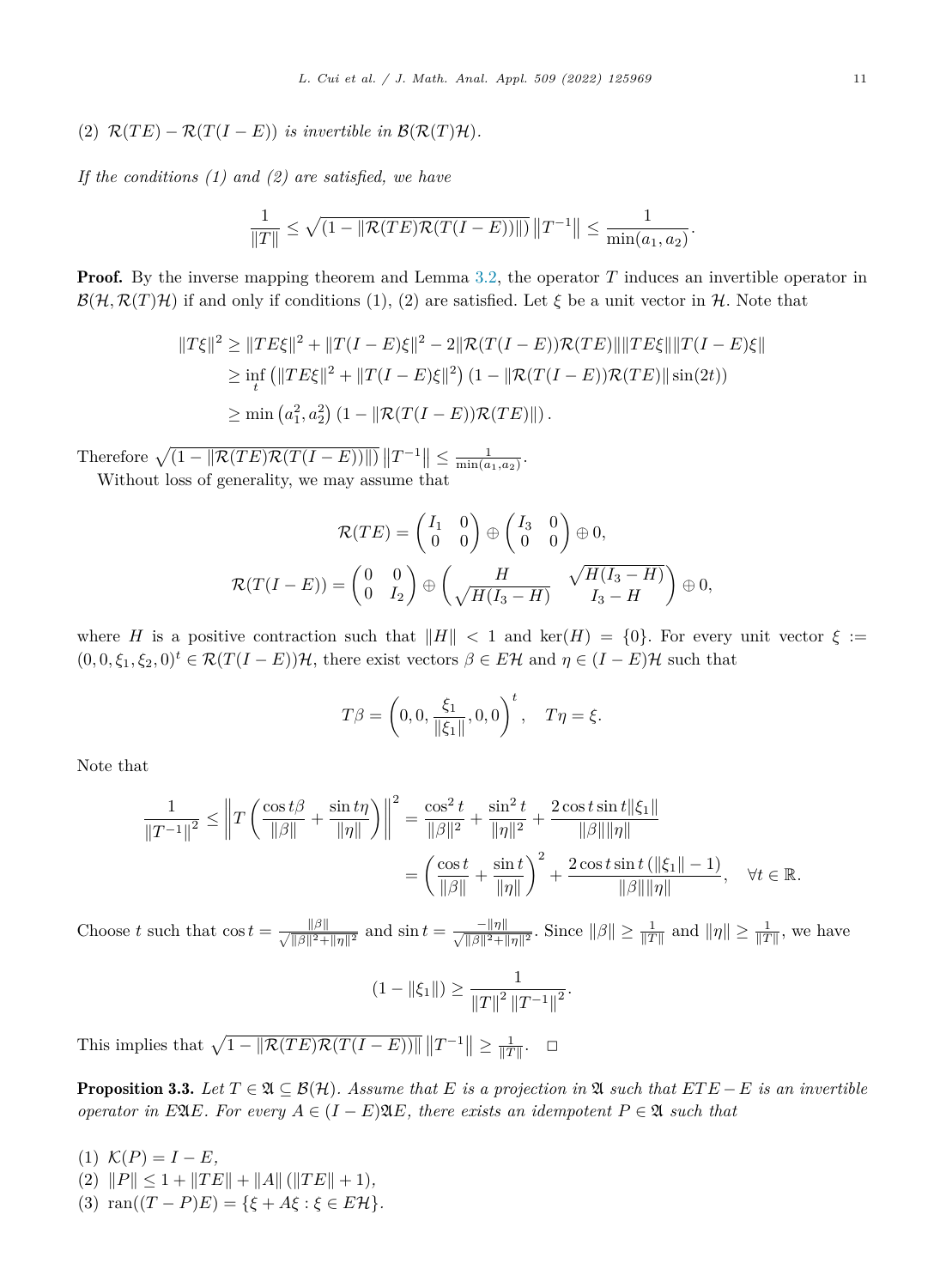<span id="page-11-0"></span>**Proof.** Let  $P = E + (I - E)TE - A(ETE - E)$ . Since  $ETE - E$  is invertible in  $E\mathfrak{A}E$ , we have  $\mathcal{K}(P) = I - E$ ,  $||P|| \le 1 + ||TE|| + ||A||(||TE|| + 1)$ , and

$$
\text{ran} ((T - P)E) = \{ (ETE - E)\xi + A(ETE - E)\xi : \xi \in E\mathcal{H} \} = \{ \xi + A\xi : \xi \in E\mathcal{H} \}.
$$

This completes the proof.  $\Box$ 

# 4. Finite von Neumann algebras are clean

In this section, we prove that all finite von Neumann algebras are clean.

**Lemma 4.1.** Let T be an operator in a von Neumann algebra  $\mathfrak{A}$ . Assume that there exist  $c > 0$  and a *projection E such that*

- (1)  $ETE E$  *is invertible in*  $E2(E$  *and*  $||T\xi|| \ge c||\xi||$  *for every*  $\xi \in (I E)\mathcal{H}$ ,
- $(2)$   $E \wedge \mathcal{R}(T(I E)) \sim (I E) \wedge (I \mathcal{R}(T(I E)))$  *in*  $\mathfrak{A}$ *.*

*Then there exists* an *idempotent P in*  $\mathfrak{A}$  *such that*  $||P|| \leq 2 + 2||TE||$ ,  $T - P$  *is invertible,* and

$$
||(T - P)^{-1}|| \le \frac{2}{\min\left(||(ETE - E)^{-1}||^{-1}, c\right)}.
$$

**Proof.** Let  $F := I - \mathcal{R}(T(I - E))$ . If  $E = 0$ , then  $F = 0$  and  $T$  is invertible and  $||T^{-1}|| \leq \frac{1}{c}$ . Assume that  $E \neq 0$  and

$$
E = I_1 \oplus \begin{pmatrix} I_2 & 0 \\ 0 & 0 \end{pmatrix} \oplus \begin{pmatrix} I_3 & 0 \\ 0 & 0 \end{pmatrix} \oplus 0, \quad F = I_1 \oplus \begin{pmatrix} 0 & 0 \\ 0 & I_2 \end{pmatrix} \oplus \begin{pmatrix} H & \sqrt{H(I_3 - H)} \\ \sqrt{H(I_3 - H)} & I_3 - H \end{pmatrix} \oplus 0,
$$

where *H* is a positive contraction such that ker(*H*) = ker( $I_3 - H$ ) = {0}. By Proposition [3.3,](#page-10-0) there exists an idempotent *P* such that  $\mathcal{K}(P) = I - E$  and

$$
\mathcal{R}((T-P)E) = I_1 \oplus \begin{pmatrix} \frac{1}{2}I_2 & \frac{1}{2}I_2 \\ \frac{1}{2}I_2 & \frac{1}{2}I_2 \end{pmatrix} \oplus \begin{pmatrix} \frac{1}{2}I_3 & \frac{-i}{2}I_3 \\ \frac{i}{2}I_3 & \frac{1}{2}I_3 \end{pmatrix} \oplus 0.
$$

By Example [3.1,](#page-9-0) it is easy to check that  $\|\mathcal{R}(T(I - E))\mathcal{R}((T - P)E)\mathcal{R}(T(I - E))\| = \frac{1}{2}$  and  $\mathcal{R}(T(I - E))$   $\vee$  $\mathcal{R}((T - P)E) = I$ . By Lemma [3.2,](#page-9-0)  $\mathcal{R}(T(I - E)) - \mathcal{R}((T - P)E)$  is invertible. Note that  $||(T - P)\xi|| \ge$  $\frac{\|\xi\|}{\|(ETE-E)^{-1}\|}$  for every  $\xi \in E\mathcal{H}$ . By Theorem [3.1,](#page-9-0) we have

$$
||(T-P)^{-1}|| \le \frac{1}{\sqrt{\left(1-\frac{1}{\sqrt{2}}\right)\min\left(\|(ETE-E)^{-1}\|^{-2},c^2\right)}} \le \frac{2}{\min\left(\|(ETE-E)^{-1}\|^{-1},c\right)}.
$$

This completes the proof.  $\Box$ 

**Example 4.1.** Let  $V \in \mathcal{B}(\mathcal{H})$  be an isometry such that V is not unitary. By Wold decomposition (see, for example, Theorem 1.1 in Chapter I in [\[28](#page-20-0)]), we may assume that  $\mathcal{H} = \mathcal{H}_0 \oplus (\mathcal{H}_1 \otimes l^2(\mathbb{N}))$  and  $V = V_0 \oplus (I \otimes S)$ , where  $V_0$  is a unitary on  $\mathcal{H}_0$  and *S* is the unilateral shift on  $l^2(\mathbb{N})$ . Let  $E \in \mathcal{B}(l^2(\mathbb{N}))$  be the projection onto the subspace spanned by  $\{e_{2i}\}_{i=1}^{\infty}$ , where  $\{e_n\}_{n=1}^{\infty}$  is the canonical orthogonal basis of  $l^2(\mathbb{N})$ . Recall that  $Se_i = e_{i+1}$ . Then  $ESE = 0$ ,  $E \wedge \mathcal{R}(S(I - E)) = E$ , and  $(I - E) \wedge (I - \mathcal{R}(S(I - E))) = I - E$  since S induces a unitary from  $(I - E)l^2(\mathbb{N})$  to  $El^2(\mathbb{N})$ . By Lemma 4.1, *S* is clean in  $\mathcal{B}(l^2(\mathbb{N}))$ . More explicitly, let  $P := E + (I - E)(S + S^*)E$ , we have  $S - P$  is invertible in  $\mathcal{B}(l^2(\mathbb{N}))$ . Therefore, *V* is clean in  $\mathcal{B}(\mathcal{H})$ .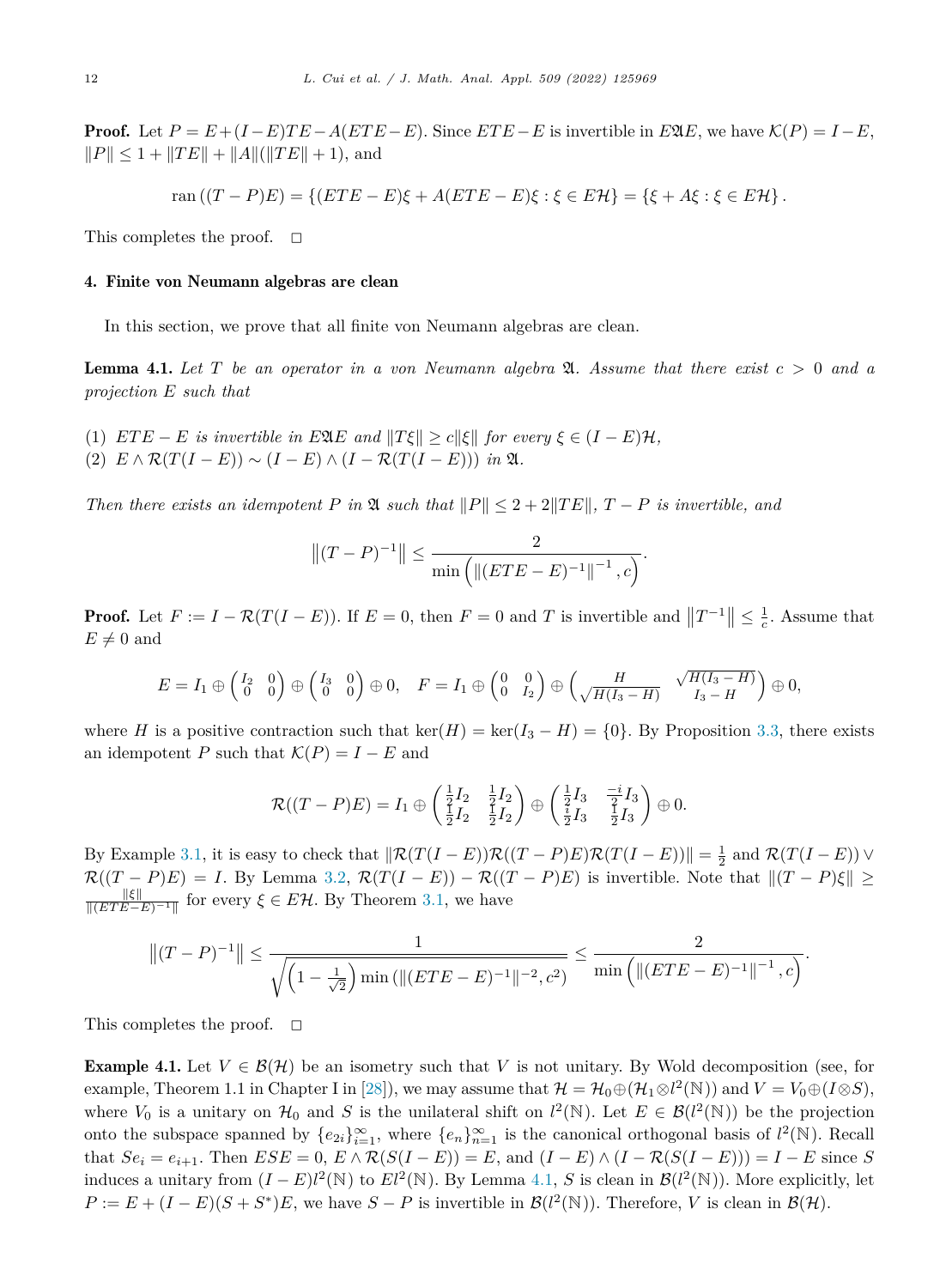<span id="page-12-0"></span>Theorem [1.2](#page-2-0) is an easy corollary of Lemma [4.1](#page-11-0).

Theorem 1.2. *Let T be an operator in a finite von Neumann algebra* A*. Then there exists an idempotent*  $P \in \mathfrak{A}$  *such that*  $T - P$  *is invertible and*  $||(T - P)^{-1}|| \leq 4$ *. In particular,*  $\mathfrak{A}$  *is clean.* 

**Proof.** If  $||T|| \leq 1/2$ , then  $T - I$  is invertible and  $||(T - I)^{-1}|| \leq 2$ . Assume that  $||T|| > 1/2$ . Let *E* be the spectral projection of |*T*| associated with  $[0, 1/2]$ . Since  $I - E \sim \mathcal{R}(T(I - E))$ , we have  $E \sim I - \mathcal{R}(T(I - E))$ (see Exercise 6.9.6 in [\[20](#page-20-0)]). By Halmos' two projections theorem and Exercise 6.9.8 in [[20\]](#page-20-0),  $E \wedge \mathcal{R}(T(I-E)) \sim$  $(I - E) \wedge (I - \mathcal{R}(T(I - E)))$ . Note that  $||(ETE - E)^{-1}|| \leq 2$ . By Lemma [4.1,](#page-11-0) there exists an idempotent  $P \in \mathfrak{A}$  such that  $T - P$  is invertible and  $||(T - P)^{-1}|| \leq 4. \quad \Box$ 

Remark 4.1. Recall that a ∗-ring is almost ∗-clean if its every ring element can be written as the sum of a projection and a non-zero-divisor (neither a left zero divisor nor a right zero divisor) [\[36](#page-20-0)]. It is proved in [\[36](#page-20-0), Corollary 14] that finite type I von Neumann algebras are almost ∗-clean. We claim that a von Neumann algebra is almost ∗-clean if and only if it is finite.

Let  $\mathfrak A$  be a finite von Neumann algebra. An operator in  $\mathfrak A$  is a non-zero-divisor if and only if its kernal is  $\{0\}$ . Let *T* be an operator in  $\mathfrak A$  such that ker(*T*)  $\neq$  {0}. Since  $\mathcal K(T) \sim \mathcal K(T^*)$ , we may assume that

$$
\mathcal{K}(T) = I_1 \oplus \begin{pmatrix} I_2 & 0 \\ 0 & 0 \end{pmatrix} \oplus \begin{pmatrix} I_3 & 0 \\ 0 & 0 \end{pmatrix} \oplus 0,
$$
  

$$
\mathcal{K}(T^*) = I_1 \oplus \begin{pmatrix} 0 & 0 \\ 0 & I_2 \end{pmatrix} \oplus \begin{pmatrix} H & \sqrt{H(I_3 - H)} \\ \sqrt{H(I_3 - H)} & I_3 - H \end{pmatrix} \oplus 0,
$$

where *H* is a positive contraction such that  $\ker(H) = \ker(I_3 - H) = \{0\}$ . Let

$$
P := I_1 \oplus \begin{pmatrix} \frac{1}{2}I_2 & \frac{1}{2}I_2 \\ \frac{1}{2}I_2 & \frac{1}{2}I_2 \end{pmatrix} \oplus \begin{pmatrix} \frac{1}{2}I_3 & \frac{-i}{2}I_3 \\ \frac{i}{2}I_3 & \frac{1}{2}I_3 \end{pmatrix} \oplus 0.
$$

Note that  $\mathcal{R}(T) = I - \mathcal{K}(T^*)$ . It is not hard to check that  $P \wedge \mathcal{R}(T) = 0$  and  $\mathcal{K}(T) \wedge (I - P) = 0$ . Therefore,  $\ker(T - P) = \{0\}$ . In particular, every finite von Neumann algebra is almost \*-clean. By the proof of Lemma [2.1,](#page-2-0) we know that properly infinite von Neumann algebras are not almost ∗-clean. In summary, a von Neumann algebra is almost ∗-clean if and only if it is finite.

**Corollary 4.1.** Let T be a compact operator in a von Neumann algebra  $\mathfrak{A}$ . For every  $z \in \mathbb{C}$ , there exists an *idempotent*  $P \in \mathfrak{A}$  *such that*  $zI + T - P$  *is invertible and*  $||(zI + T - P)^{-1}|| \leq 8$ *.* 

**Proof.** Since *T* is compact relative to  $\mathfrak{A}$ , there exists a finite projection  $E \in \mathfrak{A}$  and an operator  $A \in E\mathfrak{A}E$ such that  $||T - A|| \le \frac{1}{8}$ . By Theorem [1.2,](#page-2-0) there exists an idempotent  $P_0 \in E2E$  such that  $zE + A - P_0$  is invertible in  $E \mathfrak{A} E$  and  $|| (zE + A - P_0)^{-1} || \leq 4$ . Let

$$
P := \begin{cases} P_0, & \text{if } |z| \ge \frac{1}{2}, \\ P_0 + I - E, & \text{if } |z| < \frac{1}{2}. \end{cases}
$$

Then  $zI + A - P$  is invertible and  $||(zI + A - P)^{-1}|| \leq 4$ . Therefore, we have  $zI + T - P =$  $(zI + A - P) [I + (zI + A - P)^{-1}(T - A)]$  is invertible and  $||(zI + T - P)^{-1}|| \leq 8. \square$ 

## 5. Separable infinite factors are clean

In this section, we prove that all separable infinite factors are clean. From now on, we use  $\mathfrak A$  to denote an infinite factor (type  $I_{\infty}$ ,  $II_{\infty}$  or III factor) acting on a separable Hilbert space  $\mathcal{H}$ .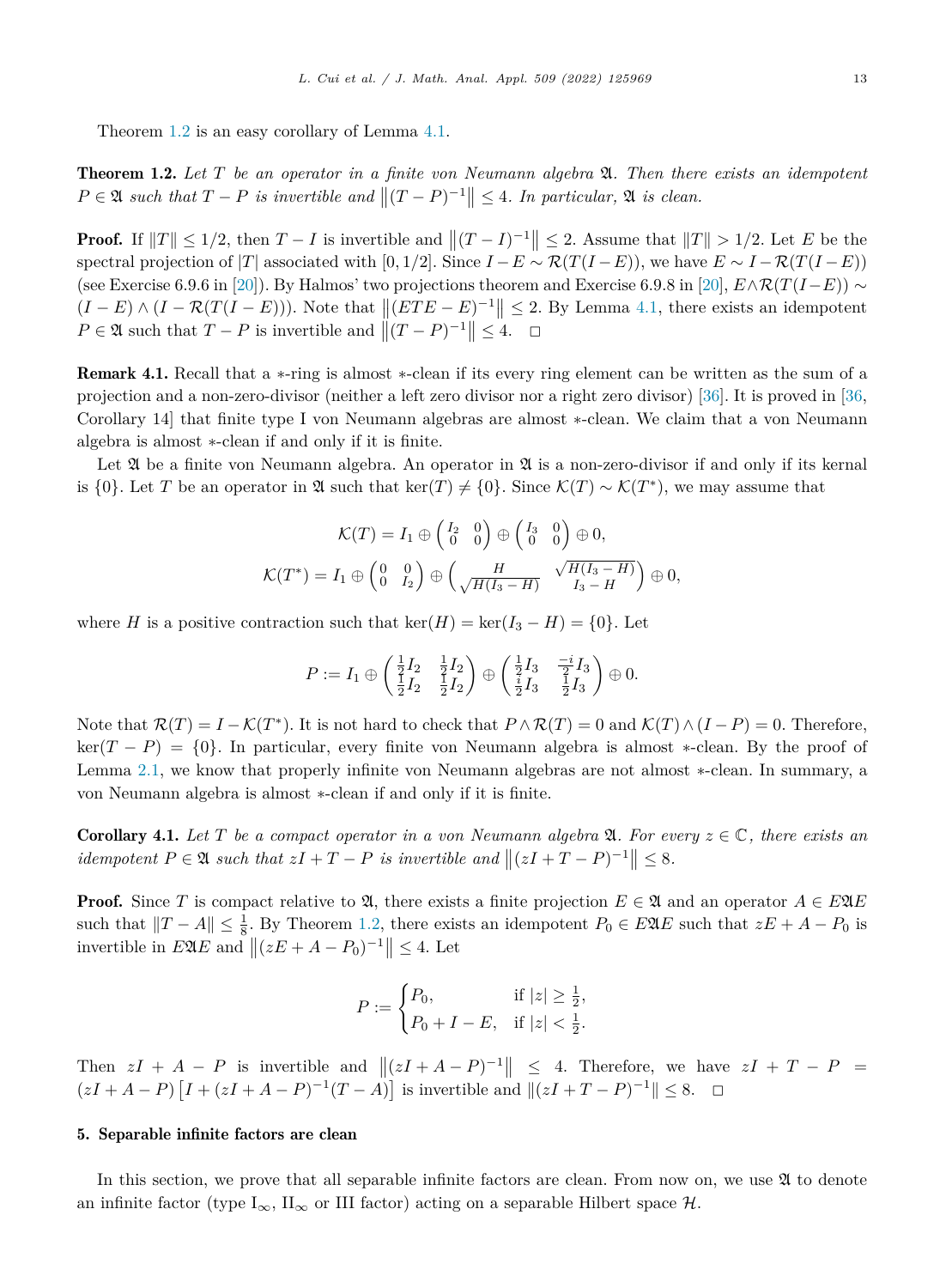<span id="page-13-0"></span>**Lemma 5.1.** Let  $T \in \mathfrak{A}$ . Assume that E is a projection satisfying the following two conditions:

- (1)  $ETE E$  is invertible in EQE and there exists  $c > 0$  such that  $||T\xi|| \ge c||\xi||$  for every  $\xi \in (I E)\mathcal{H}$ .
- (2) Let  $F := I \mathcal{R}(T(I E))$ . There exists  $d \in (0, 1)$  such that the spectral projection of  $EFE E \wedge F$ *associated with the interval* [0*, d*] *is an infinite projection.*

*Then there exists* an *idempotent*  $P$  *such that*  $T - P$  *is invertible* and

$$
||(T-P)^{-1}|| \le \left[ \left( 1 - \sqrt{\frac{8}{9-d}} \right) \min \left( ||(ETE - E)^{-1}||^{-2}, c^2 \right) \right]^{-1/2}.
$$

**Proof.** This result is proved separately for the following two cases.

**Case 1.**  $F \wedge (I - E) \preccurlyeq E \wedge (I - F)$ : We may assume that

$$
E = I_1 \oplus \begin{pmatrix} I_2 & 0 \\ 0 & 0 \end{pmatrix} \oplus \begin{pmatrix} I_3 & 0 & 0 \\ 0 & I_4 & 0 \\ 0 & 0 & 0 \end{pmatrix} \oplus \begin{pmatrix} I_5 & 0 \\ 0 & 0 \end{pmatrix} \oplus 0,
$$
  
\n
$$
F = I_1 \oplus \begin{pmatrix} 0 & 0 \\ 0 & I_2 \end{pmatrix} \oplus \begin{pmatrix} 0 & 0 & 0 \\ 0 & H_1 & \sqrt{H_1(I_4 - H_1)} \\ 0 & \sqrt{H_1(I_4 - H_1)} & I_4 - H_1 \end{pmatrix} \oplus \begin{pmatrix} H_2 & \sqrt{H_2(I_5 - H_2)} \\ \sqrt{H_2(I_5 - H_2)} & I_5 - H_2 \end{pmatrix} \oplus 0,
$$

such that  $||H_1|| \leq d$ ,  $0 \oplus \begin{pmatrix} 0 & 0 \\ 0 & 0 \end{pmatrix} \oplus$  $(0 \ 0 \ 0)$  $0 \tI_4 \t0$  $\left(\begin{matrix} 0 & 0 & 0 \ 0 & I_4 & 0 \ 0 & 0 & 0 \end{matrix} \right) \oplus$  $\begin{pmatrix} 0 & 0 \\ 0 & 0 \end{pmatrix} \oplus 0$  is an infinite projection, and ker $(H_1)$  =  $\ker(H_2) = \ker(I_4 - H_1) = \ker(I_5 - H_2) = \{0\}.$  By Proposition [3.3](#page-10-0), there exists an idempotent *P* such that  $\mathcal{K}(P) = I - E$  and

$$
\mathcal{R}((T-P)E) = \mathcal{R}\left(I_1 \oplus \begin{pmatrix}I_2 & 0\\ I_2 & 0\end{pmatrix} \oplus \begin{pmatrix}I_3 & 0 & 0\\ 0 & I_4 & 0\\ \frac{2}{\sqrt{1-d}}V & \frac{2}{\sqrt{1-d}}W & 0\end{pmatrix} \oplus \begin{pmatrix}I_5 & 0\\ iI_5 & 0\end{pmatrix} \oplus 0\right),
$$

where *V* and *W* are partial isometries such that  $V^*V = I_3$ ,  $W^*W = I_4$  and  $VV^* + WW^* = I_4$ . Let  $\xi := (0,0,0,V^*\zeta,W^*\zeta,\frac{2}{\sqrt{1-d}}\zeta,0,0,0)^t$  be a unit vector in  $\mathcal{R}((T-P)E)$ . Note that

$$
F\xi = (0, 0, 0, 0, \sqrt{H_1}\beta, \sqrt{I_4 - H_1}\beta, 0, 0, 0)^t,
$$

where  $\beta = \sqrt{H_1}W^*\zeta + \frac{2}{\sqrt{1}}$  $\frac{2}{1-d}\sqrt{I_4 - H_1}$ ζ. Since  $||H_1||$  ≤ *d* and  $||\zeta|| = \sqrt{\frac{1-d}{5-d}}$ , we have

$$
\left\|\sqrt{H_1}W^*\zeta+\frac{2}{\sqrt{1-d}}\sqrt{I_4-H_1}\zeta\right\|\geq \|\zeta\|,
$$

and  $||F\xi|| \ge \sqrt{\frac{1-d}{5-d}}$ . This implies that  $\text{ran}(F\mathcal{R}((T-P)E)) = F\mathcal{H}$  and  $\mathcal{R}((T-P)E)) \vee (I-F) = I$  (see also Example [3.1](#page-9-0)). Note that  $||(I - F)\mathcal{R}((T - P)E)|| \le \sqrt{\frac{4}{5-d}}$ . By Lemma [3.2](#page-9-0) and Theorem [3.1,](#page-9-0) we have

$$
||(T - P)^{-1}|| \le \left[ \left( 1 - \sqrt{\frac{4}{5-d}} \right) \min \left( ||(ETE - E)^{-1}||^{-2}, c^2 \right) \right]^{-1/2}.
$$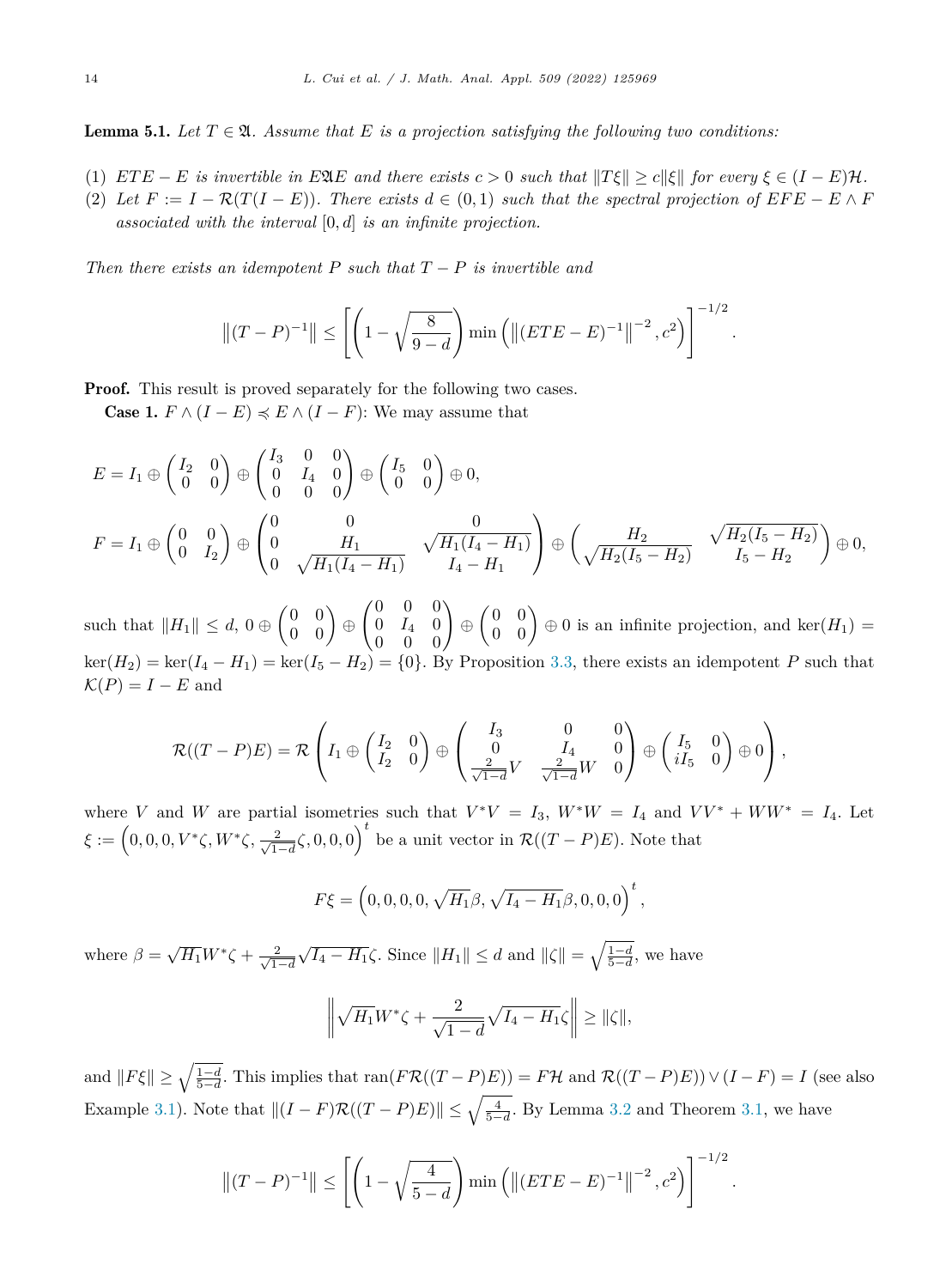<span id="page-14-0"></span>**Case 2.**  $E \wedge (I - F) \preccurlyeq F \wedge (I - E)$ : We may assume that

$$
E = I_1 \oplus \begin{pmatrix} I_2 & 0 \\ 0 & 0 \end{pmatrix} \oplus \begin{pmatrix} 0 & 0 & 0 \\ 0 & I_4 & 0 \\ 0 & 0 & 0 \end{pmatrix} \oplus \begin{pmatrix} I_5 & 0 \\ 0 & 0 \end{pmatrix} \oplus 0,
$$
  
\n
$$
F = I_1 \oplus \begin{pmatrix} 0 & 0 \\ 0 & I_2 \end{pmatrix} \oplus \begin{pmatrix} I_3 & 0 & 0 \\ 0 & H_1 & \sqrt{H_1(I_4 - H_1)} \\ 0 & \sqrt{H_1(I_4 - H_1)} & I_4 - H_1 \end{pmatrix} \oplus \begin{pmatrix} H_2 & \sqrt{H_2(I_5 - H_2)} \\ \sqrt{H_2(I_5 - H_2)} & I_5 - H_2 \end{pmatrix} \oplus 0,
$$

such that  $||H_1|| \leq d$ ,  $0 \oplus \begin{pmatrix} 0 & 0 \\ 0 & 0 \end{pmatrix} \oplus$  $(0 \ 0 \ 0)$  $0 \tI_4 \t0$  $\left(\begin{matrix} 0 & 0 & 0 \ 0 & I_4 & 0 \ 0 & 0 & 0 \end{matrix}\right) \oplus$  $\begin{pmatrix} 0 & 0 \\ 0 & 0 \end{pmatrix} \oplus 0$  is an infinite projection, and ker $(H_1)$  =  $\ker(H_2) = \ker(I_4 - H_1) = \ker(I_5 - H_2) = \{0\}$ . By Proposition [3.3,](#page-10-0) there exists an idempotent *P* such that  $\mathcal{K}(P) = I - E$  and

$$
\mathcal{R}((T-P)E) = \mathcal{R}\left(I_1 \oplus \begin{pmatrix}I_2 & 0\\ I_2 & 0\end{pmatrix} \oplus \begin{pmatrix}0 & \frac{2\sqrt{2}}{\sqrt{1-d}}V & 0\\ 0 & I_4 & 0\\ 0 & \frac{2\sqrt{2}}{\sqrt{1-d}}W & 0\end{pmatrix} \oplus \begin{pmatrix}I_5 & 0\\ iI_5 & 0\end{pmatrix} \oplus 0\right),
$$

where *V* and *W* are partial isometries such that  $VV^* = I_3$ ,  $WW^* = I_4$  and  $V^*V + W^*W = I_4$ . Let  $\xi := \left(0,0,0,\frac{2\sqrt{3}}{\sqrt{1-\frac{1}{2}}} \right)$  $\frac{2\sqrt{2}}{\sqrt{1-d}}V\zeta, \zeta, \frac{2\sqrt{2}}{\sqrt{1-d}}$  $\frac{2\sqrt{2}}{\sqrt{1-d}}W\zeta, 0, 0, 0$ <sup>t</sup> be a unit vector in  $\mathcal{R}((T - P)E)$ . We have

$$
F\xi = \left(0, 0, 0, \frac{2\sqrt{2}}{\sqrt{1-d}}V\zeta, \sqrt{H_1}\beta, \sqrt{I_4 - H_1}\beta, 0, 0, 0\right)^t,
$$

where  $\beta = \sqrt{H_1} \zeta + \frac{2\sqrt{1}}{\sqrt{1-\epsilon}}$  $\frac{2\sqrt{2}}{\sqrt{1-\frac{1}{2}}}$  $\frac{1}{\sqrt{2}}\sqrt{I_4 - H_1}W\zeta$ . Since  $\|\zeta\|^2 = \|V\zeta\|^2 + \|W\zeta\|^2$ , we have  $\|\zeta\| = \sqrt{\frac{1-d}{9-d}}$  and

$$
||F\xi||^{2} \geq \begin{cases} \left\| \frac{2\sqrt{2}}{\sqrt{1-d}} V\zeta \right\|^{2} \geq ||\zeta||^{2}, & \text{if } ||V\zeta||^{2} \geq \frac{1}{2} ||\zeta||^{2}, \\ \left\| \sqrt{H_{1}}\zeta + \frac{2\sqrt{2}}{\sqrt{1-d}}\sqrt{I_{4} - H_{1}} W\zeta \right\|^{2} \geq ||\zeta||^{2}, & \text{if } ||W\zeta||^{2} \geq \frac{1}{2} ||\zeta||^{2}. \end{cases}
$$

Then it is not hard to see that  $(I - F) \vee \mathcal{R}((T - P)E) = I$  and  $||(I - F)\mathcal{R}((T - P)E)|| \le \sqrt{\frac{8}{9-d}}$ . By Lemma [3.2](#page-9-0) and Theorem [3.1](#page-9-0), we have

$$
\left\| (T - P)^{-1} \right\| \le \left[ \left( 1 - \sqrt{\frac{8}{9 - d}} \right) \min \left( \left\| (ETE - E)^{-1} \right\|^{-2}, c^2 \right) \right]^{-1/2}
$$

*.*

This completes the proof.  $\Box$ 

**Remark [5.1](#page-13-0).** Let  $T \in \mathfrak{A}$  and  $E$  be a projection in  $\mathfrak{A}$ . The condition (2) in Lemma 5.1 holds if and only if  $E\mathcal{R}(T(I-E))E - E \wedge \mathcal{R}(T(I-E))$  is not compact relative to  $\mathfrak{A}$ . In particular, the condition (2) in Lemma [5.1](#page-13-0) holds if  $\mathfrak{A}$  is a type III factor and  $E\mathcal{R}(T(I - E))E - E \wedge \mathcal{R}(T(I - E)) \neq 0$ .

Combining Lemma [4.1](#page-11-0) and Lemma [5.1](#page-13-0), we obtain the following result.

**Lemma 5.2.** Let  $T \in \mathfrak{A}$ . Assume that there exist  $c > 0$  and a projection  $E \in \mathfrak{A}$  such that:

(1)  $ETE - E$  *is invertible in*  $E2(E$  *and*  $||T\xi|| \ge c||\xi||$  *for every*  $\xi \in (I - E)\mathcal{H}$ ,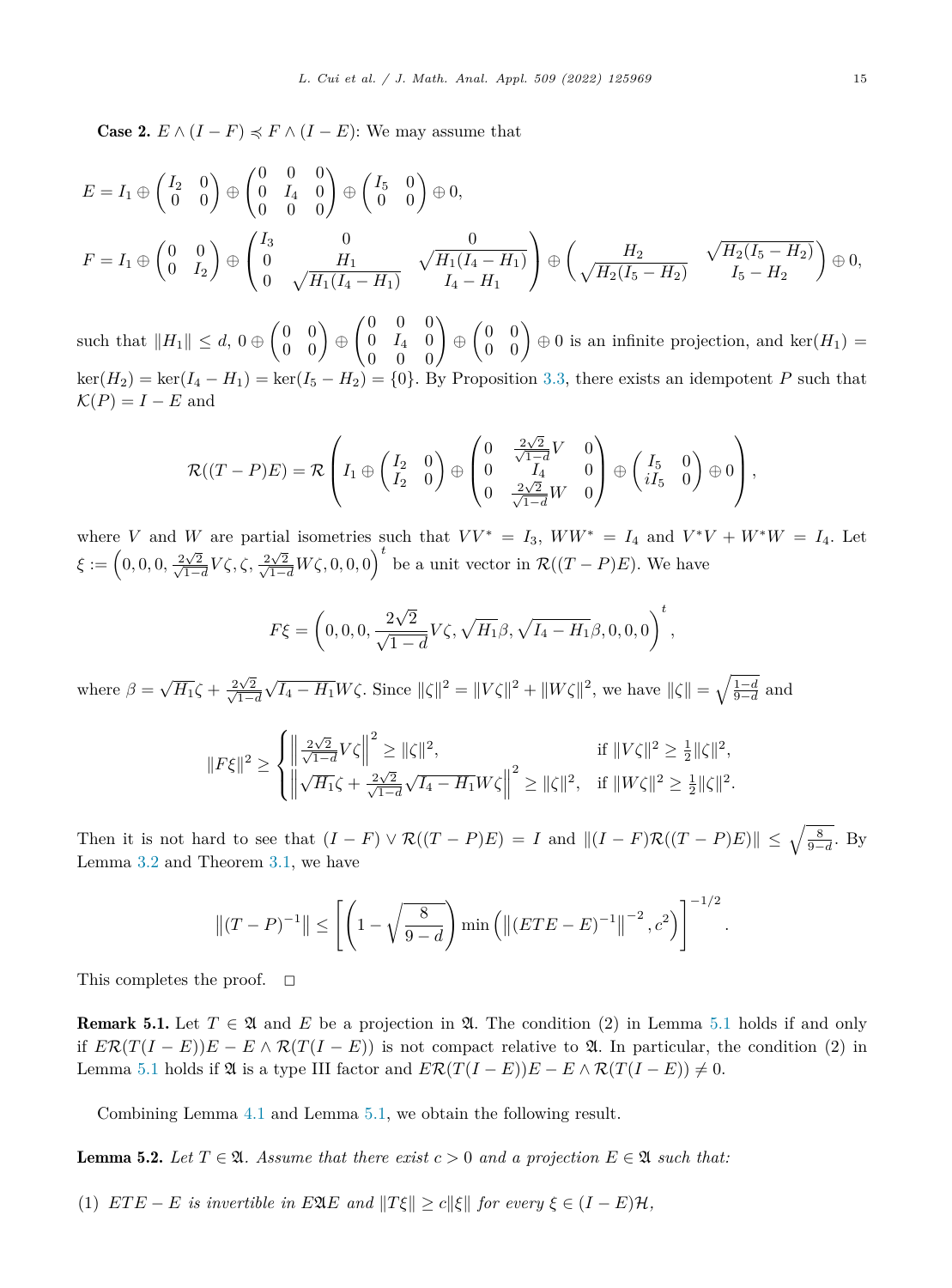<span id="page-15-0"></span>(2)  $E \wedge \mathcal{R}(T(I-E)) \sim (I-E) \wedge (I-\mathcal{R}(T(I-E)))$  or  $E\mathcal{R}(T(I-E))E - E \wedge \mathcal{R}(T(I-E))$  is not compact *relative to* A*.*

Then every operator  $T_1$  similar to T in  $\mathfrak{A}$ , i.e.,  $T_1 = V^{-1}TV$  for an invertible operator  $V \in \mathfrak{A}$ , is clean.

**Lemma 5.3.** Let  $T \in \mathfrak{A}$ . If E is a projection in  $\mathfrak{A}$  such that  $ER(T(I - E))E - E \wedge R(T(I - E))$  is compact *relative to*  $\mathfrak{A}$ *, then*  $[E - E \wedge \mathcal{R}(T(I - E))]T(I - E)$  *is compact relative to*  $\mathfrak{A}$ *.* 

Proof. By Halmos' two projections theorem,

$$
\operatorname{ran} ([E - E \wedge \mathcal{R}(T(I - E))] T(I - E)) \subset \operatorname{ran} \left( \sqrt{E \mathcal{R}(T(I - E)) E - E \wedge \mathcal{R}(T(I - E))} \right).
$$

Since  $ER(T(I - E))E - E \wedge R(T(I - E))$  is compact relative to  $\mathfrak{A}, [E - E \wedge R(T(I - E))]T(I - E)$  is also compact relative to  $\mathfrak{A}$ .  $\Box$ 

**Lemma 5.4.** Let  $T \in \mathfrak{A}$  and  $E$  be a projection in  $\mathfrak{A}$  satisfying the following conditions:

- $(1)$   $E ∼ I E$ ,
- (2) *there exists*  $c > 0$  *such that*  $||T\xi|| \ge c||\xi||$  *for every*  $\xi \in (I E)\mathcal{H}$ ,
- (3)  $E \wedge \mathcal{R}(T(I E)) \sim (I E) \wedge (I \mathcal{R}(T(I E))),$
- (4)  $E\mathcal{R}(T(I E))E E \wedge \mathcal{R}(T(I E))$  *is compact relative to*  $\mathfrak{A}$ *.*

If  $ET(I - E)$  is not compact relative to  $\mathfrak{A}$ , then  $E \wedge \mathcal{R}(T(I - E))$  is an infinite projection and there exists a finite subprojection F of  $I - E$  such that  $(I - E - F)H \subset \text{ran}((I - E)T(I - E))$ . Furthermore, if there exists a finite subprojection  $E_0$  of E such that  $(E - E_0)\mathcal{H} \subseteq \text{ran}(ET(I - E))$ , then there exists  $a > 0$  such that the spectral projection of  $|T^*|$  associated with [0, a] is finite and the spectral projection of  $|T|$  associated *with*  $[0, \varepsilon]$  *is infinite for every*  $\varepsilon > 0$ *.* 

**Proof.** By Lemma 5.3,  $[E - E \wedge \mathcal{R}(T(I - E))]T(I - E)$  is compact relative to  $\mathfrak{A}$ . Since  $ET(I - E)$  is not compact relative to  $\mathfrak{A}$ , we have  $E \wedge \mathcal{R}(T(I - E))$  is infinite. Thus  $(I - E) \wedge (I - \mathcal{R}(T(I - E)))$  is a finite projection by condition (3) and Corollary 6.3.5 in [\[20](#page-20-0)]. Let *P* be the subprojection of *I* − *E* such that  $\text{ran}(TP) = [\mathcal{R}(T(I - E)) - E \wedge \mathcal{R}(T(I - E))]$ . Since  $[E - E \wedge \mathcal{R}(T(I - E))]$  is compact relative to  $\mathfrak{A},$ there exists a finite subprojection  $P_1$  of  $P$  such that

$$
||(I - E)T\beta|| \ge \frac{c}{2} ||\beta||, \quad \forall \beta \in (P - P_1)\mathcal{H}.
$$

In particular, ran( $(I - E)T(P - P_1)$ ) is closed. Let  $F = (I - E) - R((I - E)T(P - P_1))$ . Since  $P_1$  and

$$
I - E - \mathcal{R}((I - E)T(I - E)) = (I - E) \wedge (I - \mathcal{R}(T(I - E)))
$$

$$
= (I - E) \wedge (I - \mathcal{R}(TP)) = (I - E) - \mathcal{R}((I - E)TP)
$$

are finite projections, *F* is a finite projection.

Assume that there exists a finite subprojection  $E_0$  of  $E$  such that  $(E - E_0)\mathcal{H} \subseteq \text{ran}(ET(I - E)).$ By Corollary [3.3,](#page-9-0) we have  $E - E \wedge \mathcal{R}(T(I - E))$  is a finite projection. Then it is not hard to see that  $(I - E) - (I - E) \wedge \mathcal{R}(T(I - E))$  is a finite projection. Thus

$$
I - [E \wedge \mathcal{R}(T(I - E)) + (I - E) \wedge \mathcal{R}(T(I - E))]
$$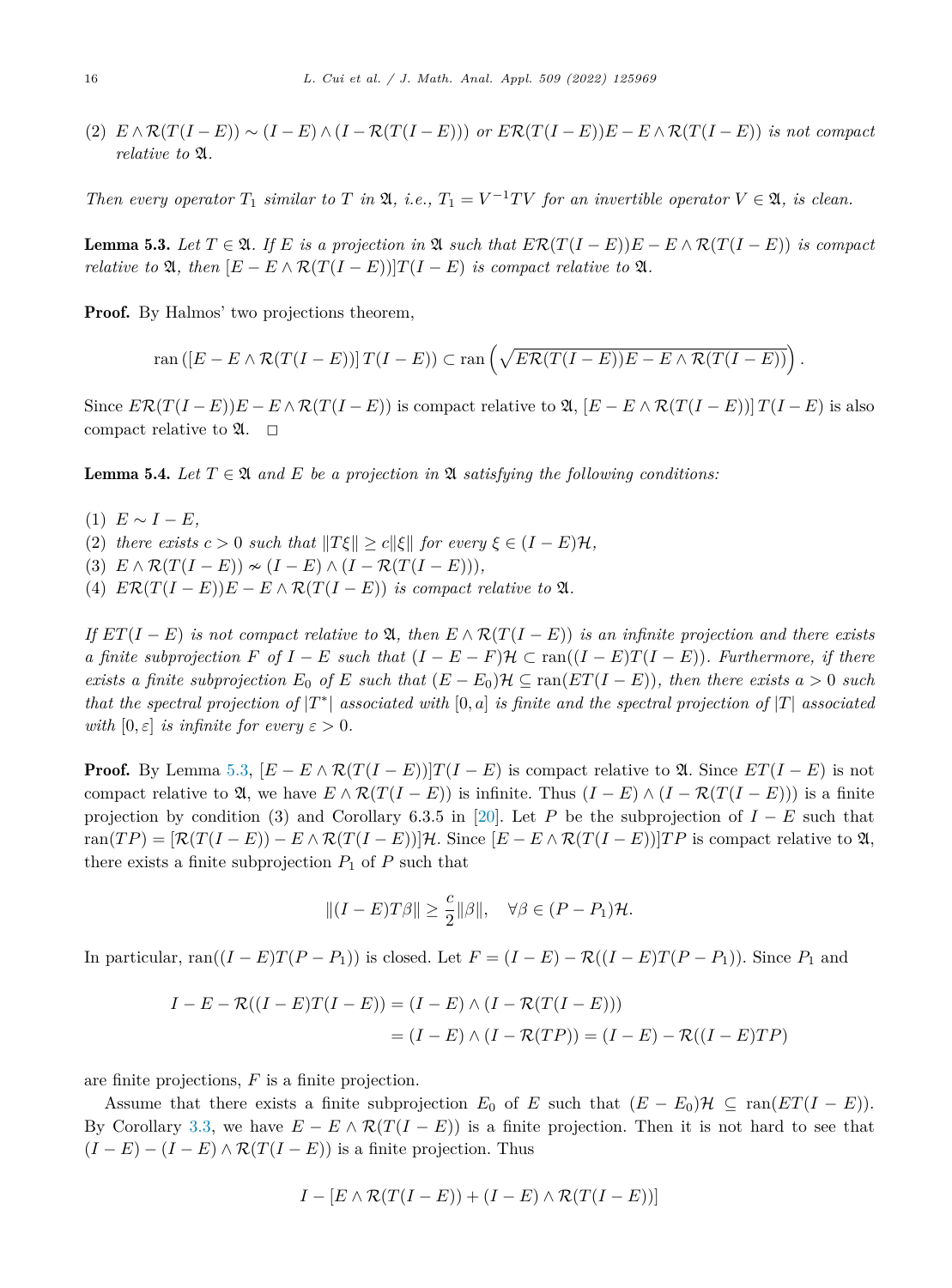<span id="page-16-0"></span>is a finite projection. Since  $[E \wedge \mathcal{R}(T(I - E)) + (I - E) \wedge \mathcal{R}(T(I - E))] \mathcal{H} \subset \text{ran}(T)$ , there exists  $a > 0$  such that the spectral projection of  $|T^*|$  associated with  $[0, a]$  is finite by Corollary [3.2](#page-8-0).

To prove that the spectral projection of  $|T|$  associated with  $[0, \varepsilon]$  is infinite for every  $\varepsilon > 0$ , we only need to show that there exists an infinite projection *Q* such that  $||TQ|| < \varepsilon$ . If *TE* is compact relative to **2**, then there exists an infinite projection  $Q \leq E$  such that  $||TQ|| < \varepsilon$ . Assume that TE is not compact relative to **21.** Then there exists an infinite projection  $Q_0$  such that  $Q_0H ⊆ \text{ran}(TE)$ . Since  $I - [E \wedge \mathcal{R}(T(I - E)) +$  $(I - E) \wedge \mathcal{R}(T(I - E))$  is a finite projection,  $Q_0 \wedge \mathcal{R}(T(I - E))$  is an infinite projection. This implies that  $\mathcal{K}(T)$  is an infinite projection and the lemma is proved.  $\Box$ 

**Lemma 5.5.** Let  $T \in \mathfrak{A}$ . Assume that  $T - cI$  is not compact relative to  $\mathfrak{A}$  for every  $c \in \mathbb{C}$  and there exists  $a \in (0,1)$  such that the spectral projection of |T| associated with [0, a] is finite, then there exists an invertible *operator V and a projection E in* A *satisfying the following conditions:*

- (1)  $E ∼ I E$ ,
- $||E| = \|E| = \frac{1}{2}$
- (3) *there exists*  $c > 0$  *such that*  $||V^{-1}TV\xi|| \ge c||\xi||$  *for every*  $\xi \in (I E)\mathcal{H}$ ,
- (4) *there exists a finite subprojection*  $F$  *of*  $E$  *such that*  $(E F)H \subset \text{ran}(EV^{-1}TV(I E)).$

**Proof.** By Proposition [3.1,](#page-6-0) there exists a projection  $E_0$  such that  $E_0 \sim I - E_0$  and  $(I - E_0)T^*E_0$  is not compact relative to  $\mathfrak{A}$ . Since  $(I - E_0)T^*E_0$  is not compact relative to  $\mathfrak{A}$ , there exists  $b > 0$  such that the spectral projection  $E_1$  of  $|(I - E_0)T^*E_0|$  associated with  $|b| \cdot ||(I - E_0)T^*E_0||$  is an infinite subprojection of *E*<sub>0</sub>. Note that there exists an operator *A* in  $E_0 \mathfrak{A}(I - E_0)$  such that  $A(I - E_0)T^*E_0 = E_0 T^*E_1$ . Let

$$
V := (I - A^*) [E_1 + 2 || (I + A^*)T(I - A^*) || (I - E_1)].
$$

It is not hard to see that  $E_1 V^{-1} T V E_1 = 0$ ,  $|| (I - E_1) V^{-1} T V E_1 || \le \frac{1}{2}$ , and

$$
||(I - E_1)V^*T^*(V^*)^{-1}E_1\xi|| \ge 2b ||(I + A^*)T(I - A^*)|| ||\xi||
$$

for every  $\xi \in E_1\mathcal{H}$ . In particular, we have ran  $(E_1V^{-1}TV(I-E_1)) = E_1\mathcal{H}$ .

By Corollary [3.2,](#page-8-0) there exists  $c \in (0, \frac{1}{2})$  such that the spectral projection of  $|V^{-1}TV|$  associated with  $[0, 2c]$  is finite. Let *E* be the spectral projection of  $|V^{-1}TV(I-E_1)|$  associated with  $[0, c]$ . Note that  $E \ge E_1$ . Since  $||V^{-1}TV(E - E_1)|| \le c < 2c$ ,  $E - E_1$  is a finite subprojection of  $I - E_1$  by Corollary [3.1](#page-8-0). By Corollary 6.3.5 in [\[20](#page-20-0)],  $E \sim I - E$ . Note that

$$
||EV^{-1}TVE|| \le ||(E - E_1)V^{-1}TVE_1|| + ||EV^{-1}TV(E - E_1)|| < 1,
$$

and  $||V^{-1}TV(I-E)\xi|| \ge c||\xi||$  for every  $\xi \in (I-E)\mathcal{H}$ . Since  $EV^{-1}TV(I-E) - E_1V^{-1}TV(I-E_1)$  is finite relative to  $\mathfrak{A}$ , there exists a finite subprojection *F* of *E* such that  $(E - F)\mathcal{H} \subset \text{ran}(EV^{-1}TV(I - E))$ .  $\Box$ 

**Lemma 5.6.** Let  $T \in \mathfrak{A}$ . Assume that the spectral projection of  $|T|$  associated with  $[0, c]$  and its complement are both infinite for every  $c \in (0,1)$ . For every  $a > 0$ , there exist an invertible operator V and a projection *E in* A *satisfying the following conditions:*

- $(1)$   $E \sim I E$ ,
- $(|2\rangle ||E V^{-1} T V E|| \leq \frac{3}{4},$
- (3) For every  $\varepsilon > 0$ , there exists an infinite subprojection  $E_0$  of E such that  $E_0 \sim E E_0$  and  $||V^{-1}TV\xi|| \le$ *ε* $||\xi||$  *for every*  $\xi \in E_0\mathcal{H}$ *,*
- $(|4)$   $||V^{-1}TV\xi|| \ge \frac{1}{4}||\xi||$  *for every*  $\xi \in (I E)\mathcal{H}$ ,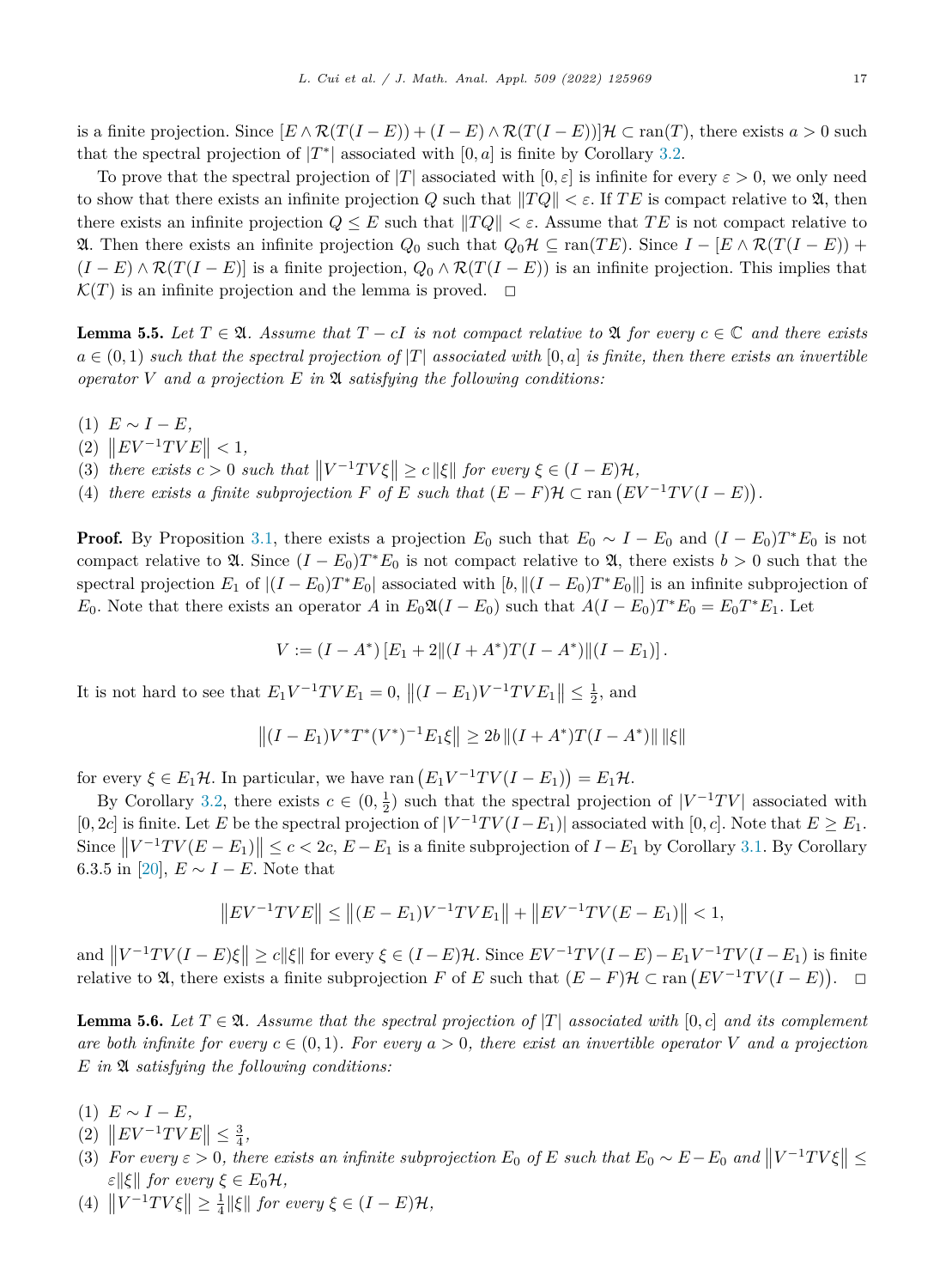(5)  $EV^{-1}TV(I-E)$  *is not compact relative to*  $\mathfrak{A}$ *,* 

$$
(6) \|V - I\| \le a.
$$

**Proof.** Let *E* be the spectral projection of  $|T|$  associated with  $\left[0, \frac{1}{2}\right]$ . If  $ET(I - E)$  is not compact relative to  $\mathfrak{A}$ , then we are done.

Assume that  $ET(I - E)$  is compact relative to  $\mathfrak{A}$ . Let  $W \in E\mathfrak{A}(I - E)$  be a partial isometry such that  $WW^* = E$  and  $W^*W = I - E$ . Since  $||T\xi|| \ge \frac{1}{2} ||\xi||$  for every  $\xi \in (I - E)\mathcal{H}$ , there exists a finite projection *E*<sub>1</sub> of *I* − *E* such that  $||(I - E)T\beta|| \ge \frac{1}{4}||\beta||$  for every  $\beta \in (I - E - E_1)\mathcal{H}$ . Let  $E_2$  be an infinite subprojection of *E* such that  $||TE_2|| \le \frac{1}{8}$ . Note that  $W^*E_2W \wedge (I - E - E_1)$  is an infinite projection and

$$
\| [WT(I - E) - ETW] \zeta \| \ge \frac{1}{8} \|\zeta\|, \quad \forall \zeta \in [W^*E_2W \wedge (I - E - E_1)] \mathcal{H}.
$$

In particular,  $WT(I - E) - ETW$  is not compact relative to  $\mathfrak{A}$ .

For every  $t > 0$ ,  $I - tW$  is invertible. Note that

$$
E(I - tW)T(I + tW)(I - E) = ET(I - E) - t(WT(I - E) - ETW) - t2WTW
$$

is compact relative to  $\mathfrak A$  if and only if  $(WT(I - E) - ETW) + tWTW$  is compact relative to  $\mathfrak A$ . Since  $WT(I - E) - ETW$  is not compact relative to  $\mathfrak{A}$ , there exists  $t_0 \in \left(0, \min\left(a, \frac{1}{16\|T\|}\right)\right)$  such that  $E(I - E)$  $t_0W$ ) $T(I + t_0W)(I - E)$  is not compact relative to  $\mathfrak{A}$ . It is not hard to see that  $I + t_0W$  and E satisfy the conditions (1)-(6).  $\Box$ 

We are now ready to prove Theorem [1.3.](#page-2-0)

Theorem 1.3. *Every separable infinite factor is clean.*

**Proof.** Let  $T \in \mathfrak{A}$ . In order to show that *T* is clean, we only need to consider the following two cases:

- 1 There exists  $c \in (0,1)$  such that either the spectral projection  $E_c$  of  $|T|$  associated with  $[0,c]$  is finite or its complement  $I - E_c$  is finite.
- 2 For every  $c \in (0,1)$ , the spectral projections of  $|T|$  and  $|T^*|$  associated with  $[0,c]$  and their complements are infinite.

**Case 1:** Note that *T* is clean if and only if  $I-T$  is clean. By Corollary [3.1](#page-8-0), we may assume that there exists  $c \in (0,1)$  such that the spectral projection of  $|T|$  associated with  $[0,c]$  is finite. If there exists  $z \in \mathbb{C}$  such that  $T - zI$  is compact relative to  $\mathfrak{A}$ , then *T* is clean by Corollary [4.1.](#page-12-0) Assume that  $T - zI$  is not compact relative to  $\mathfrak A$  for every  $z \in \mathbb C$ . There exist an invertible operator *V* and a projection *E* in  $\mathfrak A$  satisfying conditions (1)-(4) in Lemma [5.5.](#page-16-0) By condition (4) in Lemma [5.5](#page-16-0) and Lemma [5.4,](#page-15-0) we have either  $E \wedge \mathcal{R} (V^{-1}TV(I - E)) \sim$  $(I - E) \wedge (I - \mathcal{R}(V^{-1}TV(I - E)))$  or  $E \mathcal{R}(V^{-1}TV(I - E)) E - E \wedge \mathcal{R}(V^{-1}TV(I - E))$  is not compact. Then *T* is clean by Lemma [5.2.](#page-14-0)

**Case 2:** Let  $\{E_{ij}\}\$  be the canonical matrix units of  $M_2(\mathbb{C})$ . By Lemma [5.6,](#page-16-0) we can assume that  $\mathcal{H} =$  $\mathcal{H}_1 \otimes \mathbb{C}^2$ ,  $\mathfrak{A} = \mathfrak{A}_1 \otimes M_2(\mathbb{C})$ , and

$$
T = \begin{pmatrix} T_{11} & T_{12} \\ T_{21} & T_{22} \end{pmatrix}
$$

such that

$$
(1) \| (I \otimes E_{11}) T(I \otimes E_{11}) \| \leq \frac{3}{4},
$$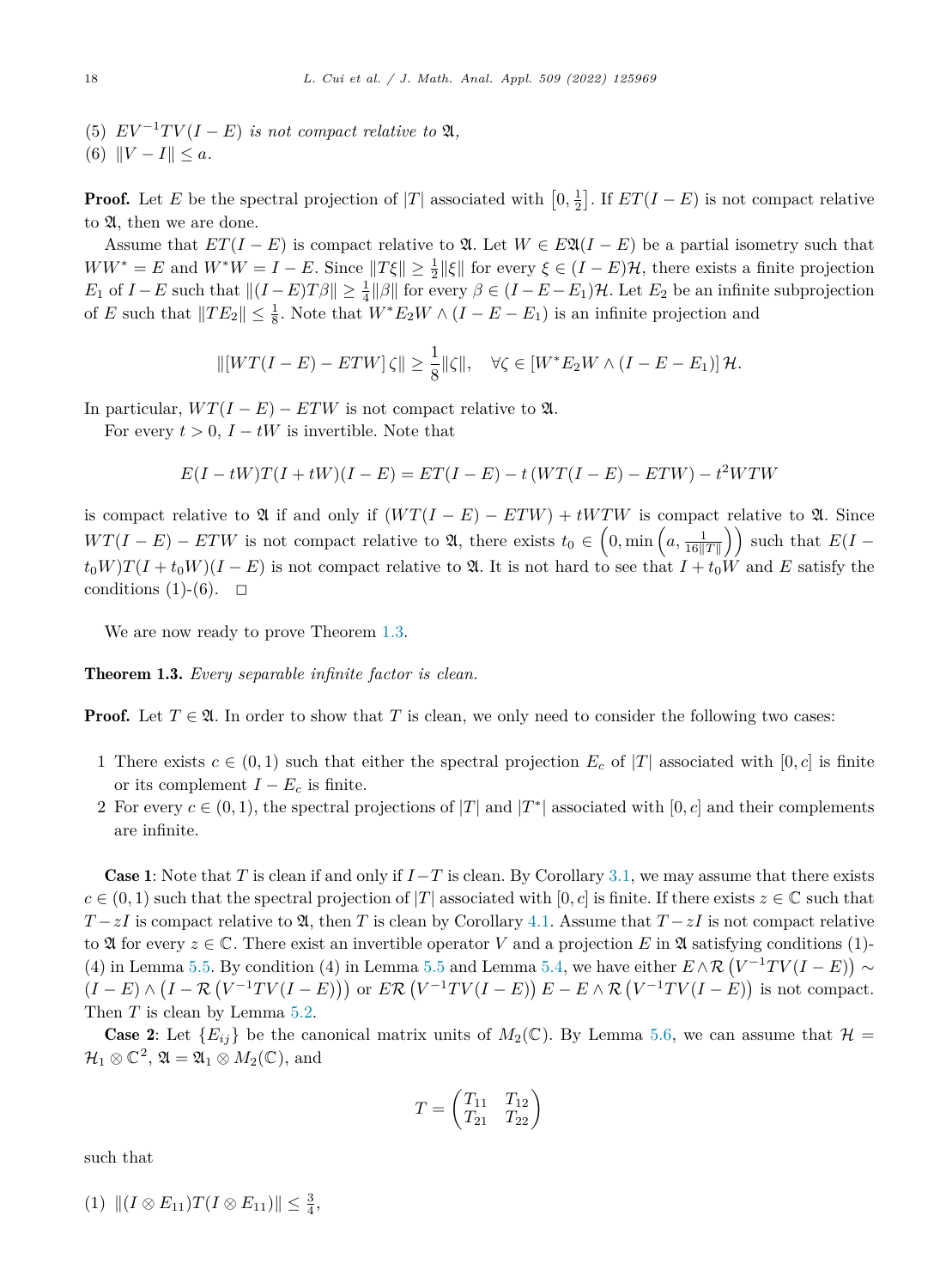<span id="page-18-0"></span>(2) for every  $\varepsilon > 0$ , there exists a projection  $F \in \mathfrak{A}_1$  such that  $F \sim I - F$  in  $\mathfrak{A}_1$  and  $||T_{11}F|| \leq \varepsilon$ ,  $||T_{21}F|| \leq \varepsilon$ ,

- (3)  $||T\xi|| \ge \frac{1}{4} ||\xi||$  for every  $\xi \in (I \otimes E_{22})\mathcal{H}$ ,
- (4)  $T_{12}$  is not compact relative to  $\mathfrak{A}_1$ .

By Lemma [5.2](#page-14-0), we only need to show that *T* is clean under the assumption that

$$
(I \otimes E_{11}) \wedge \mathcal{R}(T(I \otimes E_{22})) \sim I \otimes E_{22} \wedge (I \otimes I_2 - \mathcal{R}(T(I \otimes E_{22})))
$$

and  $(I \otimes E_{11})\mathcal{R}(T(I \otimes E_{22}))(I \otimes E_{11}) - (I \otimes E_{11}) \wedge \mathcal{R}(T(I \otimes E_{22}))$  is compact relative to  $\mathfrak{A}$ . Let  $E_1$  and  $F_1$  be projections in  $\mathfrak{A}_1$  such that

$$
E_1 \otimes E_{11} = (I \otimes E_{11}) \wedge \mathcal{R}(T(I \otimes E_{22})), \quad \mathcal{R}(T(F_1 \otimes E_{22})) = \mathcal{R}(T(I \otimes E_{22})) - E_1 \otimes E_{11}.
$$

By Lemma [5.4,](#page-15-0)  $F_1 \sim I - F_1$  and there exists a finite projection  $F_2 \in \mathfrak{A}_1$  such that  $I - F_2 \subset \text{ran}(T_{22}F_1)$ . By Corollary [3.2,](#page-8-0) there exists  $c > 0$  such that the spectral projection of  $|F_1 T_{22}^*|$  associated with  $[0, c]$  is finite.

By condition (2), there exists a unitary operator  $W \in \mathfrak{A}_1$  such that

$$
||T_{11}WF_1|| \leq \frac{c}{4}, \quad ||T_{21}WF_1|| \leq \frac{c}{4}.
$$

Let  $t \in \left(0, \frac{1}{32||T||}\right)$  $\Big)$  and  $V := I \otimes I_2 + tW \otimes E_{12}$ . Note that

$$
V^{-1}TV = \begin{pmatrix} T_{11} - tWT_{21} & T_{12} - t[WT_{22} - T_{11}W + tWT_{21}W] \\ T_{21} & T_{22} + tT_{21}W \end{pmatrix}.
$$

By Corollary [3.1](#page-8-0), the spectral projection of  $|(WT_{22}F_1 - T_{11}WF_1 + tWT_{21}WF_1)^*|$  associated with  $[0, \frac{c}{4}]$  is a finite projection. Note that  $T_{12}F_1 = (I - E_1)T_{12}F_1$  is compact relative to  $\mathfrak{A}_1$ . There exists a finite projection *E*<sub>2</sub> in  $\mathfrak{A}_1$  such that  $(I - E_2)\mathcal{H}_1$  ⊂ ran( $T_{12} - t(WT_{22} - T_{11}W + tWT_{21}W)$ ). It is not hard to check that  $||T_{11} - tWT_{21}||$  ≤  $\frac{7}{8}$  and  $||V^{-1}TV\xi||$  ≥  $\frac{1}{8}||\xi||$  for every  $\xi \in (I ⊗ E_{22})\mathcal{H}$ . Then *T* is clean by Lemma [5.2](#page-14-0) and Lemma [5.4](#page-15-0).  $\Box$ 

The following corollary is an immediate consequence of Theorem [1.3](#page-2-0) since the homomorphic image of a clean ring is clean.

Corollary 5.1. *The Calkin algebra on a separable infinite-dimensional Hilbert space* H*, i.e., the quotient of* B(H) *by the ideal of compact operators, is clean.*

### 6. Questions and remarks

We proved in Section [4](#page-11-0) that all finite von Neumann algebras are clean. It is natural to consider ∗-cleanness of finite von Neumann algebras. It claimed in [[36,](#page-20-0) Proposition 15] that  $\oplus_{n=1}^{\infty} M_n(\mathbb{C})$  is  $*$ -clean. However, in the proof of [\[36](#page-20-0), Proposition 15], the author used the fact that the direct sum  $\oplus_{n=1}^{\infty} \mathfrak{A}_n$  of a family of finite dimensional C<sup>\*</sup>-algebras  $\{\mathfrak{A}_n\}_{n=1}^{\infty}$  is  $\ast$ -isomorphic to the direct product  $\prod_{n=1}^{\infty} \mathfrak{A}_n$ . The proof is invalid since  $\prod_{n=1}^{\infty} \mathfrak{A}_n$  is not even a C<sup>\*</sup>-algebra in general. Therefore, we can not use [\[36](#page-20-0), Proposition 15] to deduce that  $\bigoplus_{n=1}^{\infty} M_n(\mathbb{C})$  is \*-clean. Based on this fact, we propose the following question.

Question 6.1. Is the finite von Neumann algebra  $\oplus_{n=1}^{\infty} M_n(\mathbb{C})$  \*-clean? More generally, are all finite von Neumann algebras ∗-clean?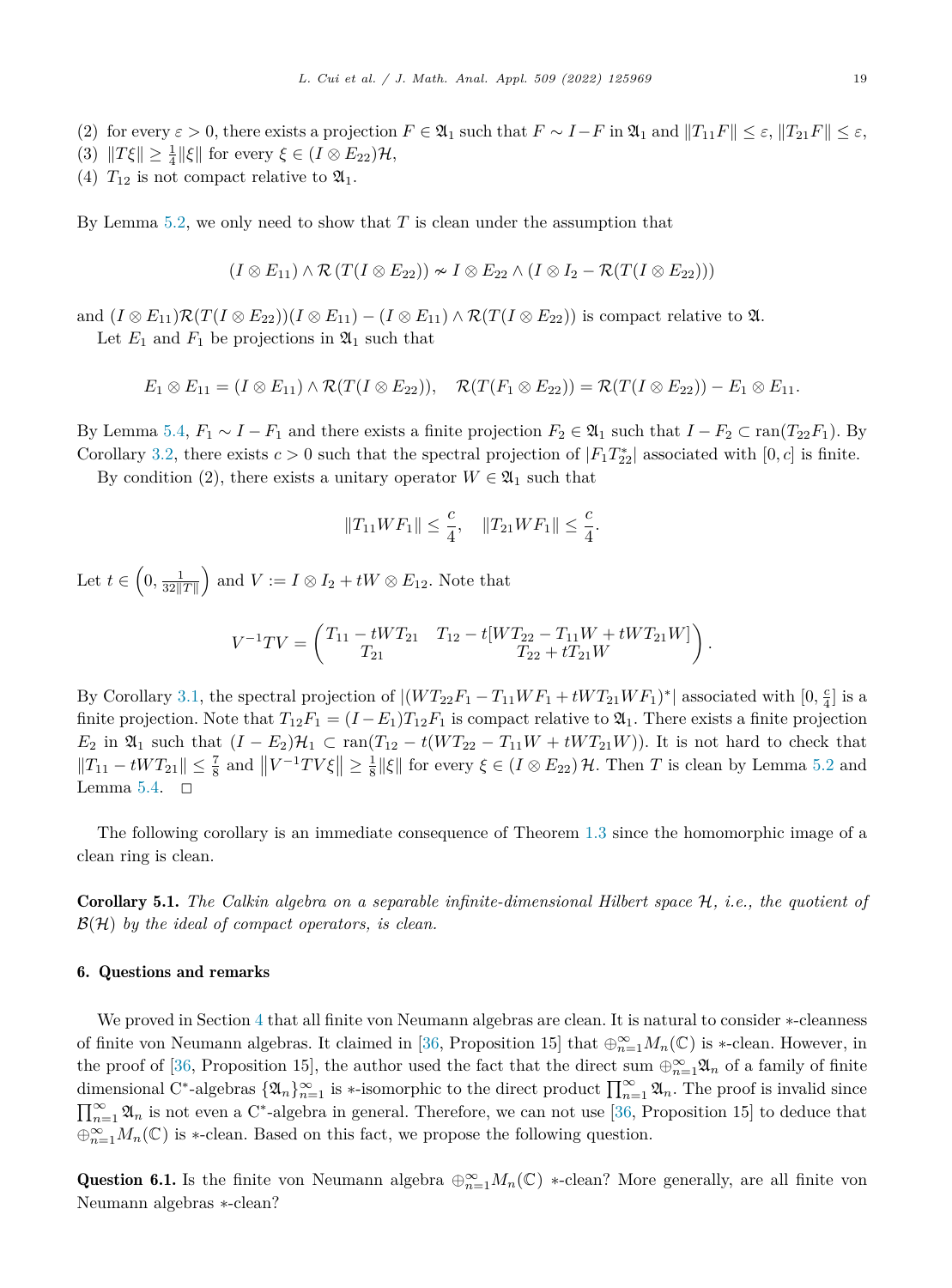<span id="page-19-0"></span>**Remark 6.1.** It has been proved in [\[18](#page-20-0)] that if a ring  $\Re$  is \*-clean, then  $M_n(\Re)$  is also \*-clean. Since every von Neumann algebra of type  $I_n$  has the form  $A \otimes M_n(\mathbb{C})$ , where A is an abelian von Neumann algebra, we know that finite direct sums of type  $I_n$  von Neumann algebras are  $*$ -clean.

It is also not hard to show that every operator *T* with closed range in a finite von Neumann algebra acting on a Hilbert space H is  $*$ -clean. Indeed, let  $E = I - \mathcal{K}(T)$  and  $F = \mathcal{R}(T)$ . Since  $E \sim F$ , we may assume that

$$
E = I_1 \oplus \begin{pmatrix} I_2 & 0 \end{pmatrix} \oplus \begin{pmatrix} I_3 & 0 \end{pmatrix} \oplus 0, \quad F = I_1 \oplus \begin{pmatrix} 0 & 0 \end{pmatrix} \oplus \begin{pmatrix} \frac{H}{\sqrt{H(I_3 - H)}} & \sqrt{H(I_3 - H)} \\ \sqrt{H(I_3 - H)} & I_3 - H \end{pmatrix} \oplus 0.
$$

Let

$$
P = 0 \oplus \begin{pmatrix} \frac{1}{2}I_2 & \frac{1}{2}I_2 \\ \frac{1}{2}I_2 & \frac{1}{2}I_2 \end{pmatrix} \oplus \begin{pmatrix} \frac{1}{2}I_3 & \frac{i}{2}I_3 \\ -\frac{i}{2}I_3 & \frac{1}{2}I_3 \end{pmatrix} \oplus I_4.
$$

Note that  $\text{ran}(P(I-E)) = \text{ran}(P)$ . By Example [3.1,](#page-9-0) it is not hard to see that  $\text{ran}(T-P) = H$ . This implies that  $T - P$  is invertible.

**Question 6.2.** Given a von Neumann algebra  $\mathfrak{A}$ , let

 $\mathcal{S} := \{c \geq 1 : \forall T \in \mathfrak{A}, \text{ there exists an idempotent } P \text{ such that } T - P \text{ is invertible and } ||(T - P)^{-1}|| \leq c\}.$ 

Is the set S non-empty? By Theorem [1.2](#page-2-0), we know that  $4 \in S$  if  $\mathfrak A$  is a finite von Neumann algebra. Then we can ask what is the infimum of the set  $S$ , providing it is not empty.

Question 6.3. Does Theorem [1.3](#page-2-0) remain true for arbitrary infinite factors? More generally, are all von Neumann algebras clean?

Question 6.4. Does there exist a clean C<sup>∗</sup>-algebra <del>2</del> ω such that the C<sup>∗</sup>-algebra  $\mathfrak{A} \otimes l^{\infty}(\mathbb{N})$  is not clean?

**Remark 6.2.** Let  $\mathfrak{A}_n = \{zI_n + A : z \in \mathbb{C}, A \text{ is a strictly upper triangular matrix in } M_n(\mathbb{C})\}$ . It is clear that  $\mathfrak{A}_n$  is a strongly clean Banach algebra. By the proof of Lemma [2.2](#page-3-0), the element  $\oplus_{n=1}^{\infty} V_n$  in  $\oplus_{n=1}^{\infty} \mathfrak{A}_n$  is not clean, where  $V_n$  is the upper shift matrix in  $M_n(\mathbb{C})$ . Thus the Banach algebra  $\bigoplus_{n=1}^{\infty} \mathfrak{A}_n$  is not clean. This simple example seems to indicate that the answer to Question  $6.4$  should be yes.

# Acknowledgment

The authors would like to thank the anonymous referee for constructive criticisms and valuable comments.

# References

- [1] M. Aghajani, A. Tarizadeh, [Characterizations](http://refhub.elsevier.com/S0022-247X(21)01051-9/bib29D2821511DA931FF4BFF5F5AC201001s1) of Gelfand rings specially clean rings and their dual rings, Results Math. 75 (3) [\(2020\)](http://refhub.elsevier.com/S0022-247X(21)01051-9/bib29D2821511DA931FF4BFF5F5AC201001s1) 125.
- [2] E. Akalan, L. Vaš, Classes of almost clean rings, Algebr. [Represent.](http://refhub.elsevier.com/S0022-247X(21)01051-9/bibA7014AFCD1F6403AF56AD9ED5CFE00D2s1) Theory 16 (3) (2013) 843–857.
- [3] P. Ara, K.R. Goodearl, K.C. O'Meara, E. Pardo, Separative [cancellation](http://refhub.elsevier.com/S0022-247X(21)01051-9/bib1DA01ACD9CC4CBB77CA130CE6F1BEC7As1) for projective modules over exchange rings, Isr. J. Math. 105 (1998) [105–137.](http://refhub.elsevier.com/S0022-247X(21)01051-9/bib1DA01ACD9CC4CBB77CA130CE6F1BEC7As1)
- [4] P. Ara, K.R. Goodearl, K.C. O'Meara, R. Raphael, *K*<sup>1</sup> of [separative](http://refhub.elsevier.com/S0022-247X(21)01051-9/bib9A4544D89D7031DBC34390EB21FA0A07s1) exchange rings and *C*∗-algebras with real rank zero, Pac. J. Math. 195 (2) (2000) [261–275.](http://refhub.elsevier.com/S0022-247X(21)01051-9/bib9A4544D89D7031DBC34390EB21FA0A07s1)
- [5] G. Bezhanishvili, P.J. Morandi, B. Olberding, Bounded Archimedean *-*-algebras and [Gelfand-Neumark-Stone](http://refhub.elsevier.com/S0022-247X(21)01051-9/bibB743CF03DA142ACE43318712A2F66DAEs1) duality, Theory Appl. Categ. 28 (16) (2013) [435–475.](http://refhub.elsevier.com/S0022-247X(21)01051-9/bibB743CF03DA142ACE43318712A2F66DAEs1)
- [6] A. Böttcher, I.M. [Spitkovsky,](http://refhub.elsevier.com/S0022-247X(21)01051-9/bib88543D385D350E24D0FB1AD5531C7220s1) A gentle guide to the basics of two projections theory, Linear Algebra Appl. 432 (6) (2010) [1412–1459.](http://refhub.elsevier.com/S0022-247X(21)01051-9/bib88543D385D350E24D0FB1AD5531C7220s1)
- [7] M. Breuer, Fredholm theories in von [Neumann](http://refhub.elsevier.com/S0022-247X(21)01051-9/bibC0309B177C1E92C179D6EBCC81BEBF60s1) algebras. I, Math. Ann. 178 (1968) 243–254.